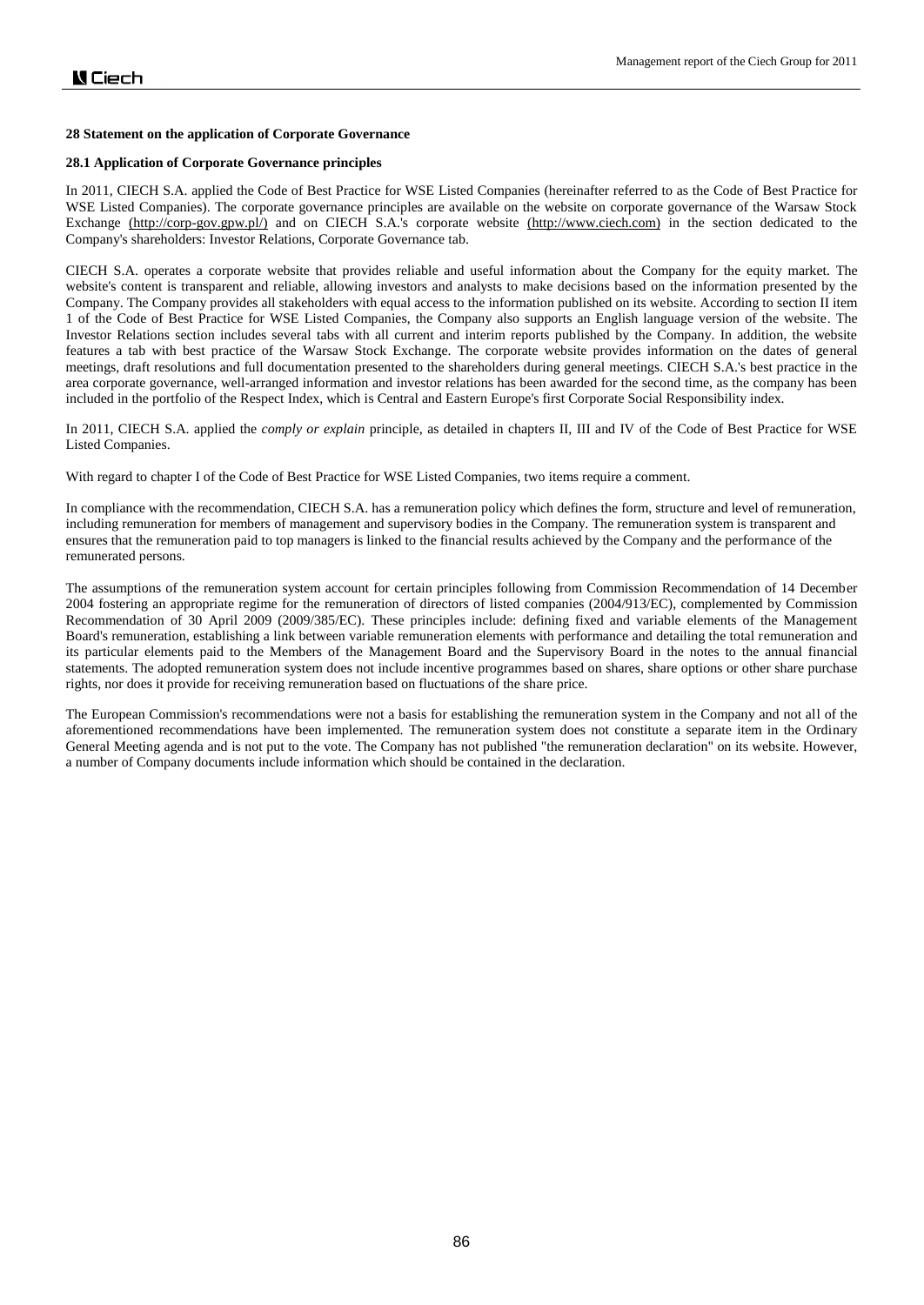## **28.1 Application of Corporate Governance principles (continued)**

In CIECH S.A., the remuneration rules and amounts for the Members of the Management Board are established by the Company's Supervisory Board. The functions of the Remuneration Committee, as defined by the European Commission, are performed by the Remuneration Committee of CIECH S.A.'s Supervisory Board. The remuneration for the Members of the Company's Supervisory Board is established by the Company's General Meeting.

Another issue which requires explanation is the recommendation regarding the broadcast of general meetings using the Internet, recording the meetings and publishing them on a website. In the discussed reporting period, the Company decided not to implement the recommended direct broadcast of General Meetings or recording meetings and publishing them on its website. However, in order to ensure a transparent and efficient information policy, which would ensure a fast and secure access to information for shareholders, analysts and investors, the Company has used a number of communication tools.

## **28.2 Internal audit and risk management systems in the process of preparing financial statements and consolidated financial statements**

The Management Board of CIECH S.A. is responsible for the internal audit system in the Company and its effectiveness in the process of preparing financial statements and interim reports, which are prepared and published in accordance with the principles laid down by the Ordinance of the Minister of Finance of 19 February 2009 regarding current and interim information submitted by the issuers of securities, and the conditions of recognising as equivalent the information required under the laws of a non-member state. The Company's effective system of internal audit and risk management in the financial reporting process operates based on the following:

- preparing procedures defining the principles and responsibility for compiling financial statements, including the responsibility for quality assurance,
- determining the scope of reporting based on the applicable International Accounting Standards (IAS) and International Financial Reporting Standards (IFRS),
- developing, implementing and supervising the application of consistent accounting principles in the Ciech Group's companies,
- semi-annual and annual audits of the published financial statements of CIECH S.A. and of the Capital Group by an independent auditor, financial statements authorisation prior to publication.

A Member of the Management Board responsible for financial matters supervises the process of preparing the Company's financial statements and interim reports. The Finance Division, directly reporting to a Member of the Management Board of CIECH S.A., is responsible for organising work related to preparing the financial statements. The uniformity of the standards applied by the Group is ensured by the application of uniform accounting principles of the Ciech Group and uniform consolidation principles according to IAS/IFRS by all companies.

The scope of disclosures in interim reports results from the Company's accounting books and additional information submitted by particular organisational units of CIECH S.A. The Capital Group's companies deliver the required data in the form of reporting packages in order to prepare the Group's consolidated financial statements. The scope of disclosures within the Capital Group is defined and results from the disclosure obligations imposed by IAS/IFRS. Current IAS/IFRS monitoring is conducted to determine the need to update the scope of reporting.

Pursuant to the applicable laws, the Company's financial statements are reviewed and audited by an independent statutory auditor.

A statutory auditor is appointed by the Supervisory Board from a group of reputable auditing companies, ensuring high standards of service and the required independence. Agreements for auditing financial statements by a statutory auditor are concluded every year with an auditor appointed by the Supervisory Board. The Audit Committee, which is appointed as part of the Supervisory Board, supervises the financial reporting process, collaborates with an independent auditor and recommends an auditor to the Supervisory Board.

The Company operates financial statements authorisation procedures. Reports for Q1, Q3 and Q4 are not subject to auditing, but are approved by the Management Board before publication. Semi-annual and annual interim reports reviewed or audited by an auditor are submitted to the Supervisory Board and the Company's Shareholders. Annual statements approved by the Management Board, after obtaining the opinion of the Audit Committee and their evaluation by the Supervisory Board, are approved by the General Shareholders' Meeting.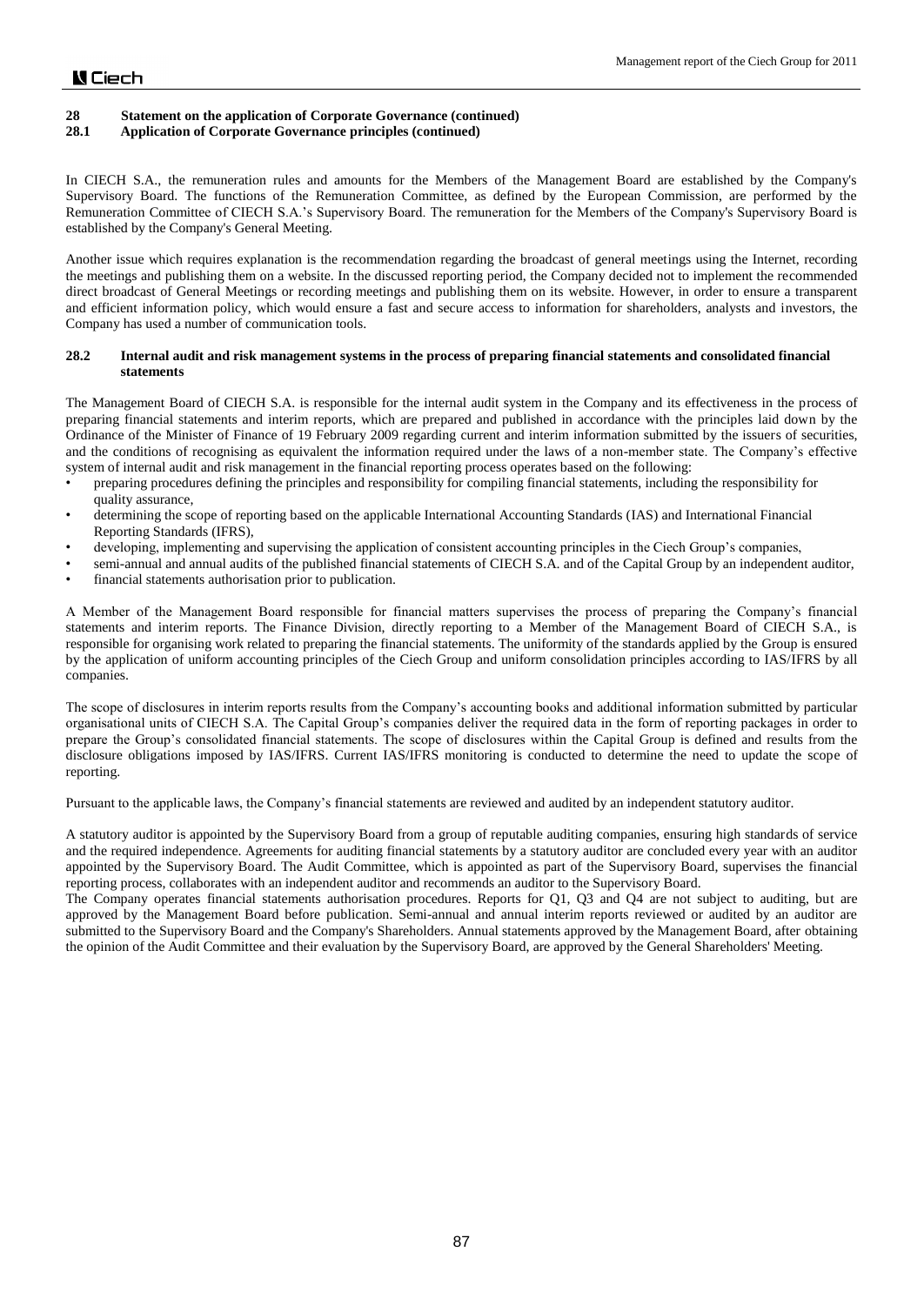# **28 Statement on the application of Corporate Governance (continued)**

## **28.2 Internal audit and risk management systems in the process of preparing financial statements and consolidated financial statements (continued)**

After the publication of the annual or semi-annual financial statements, the conclusions from the financial statements' audit are presented to the Audit Committee. Representatives of the Audit Committee analyse the audit's and the review's results during closed sessions held with the Company's auditor. In addition, the statutory auditor presents a Letter to the Management Board with recommendations for the Management Boards of the Group's Companies, based on the results of the audit or the review of the financial statements for a given year. The auditor's recommendations are discussed by the Audit Committee and the managerial staff of the Finance Division with the aim of implementation.

The financial data forming the basis for the financial statements and interim reports originate from an accounting and financial system where all transactions are registered in accordance with the Company's accounting policy (approved by the Management Board), based on the International Accounting Standards. Accounting books are kept in an integrated ERP IT system. The modular structure of the system ensures a clear assignment of responsibilities, consistency of accounting entries and consistency between the general ledger and the sub-ledgers. The properties of the system allow for its ongoing adjustment to the changing accounting principles and other legal regulations. The system contains a complete technical and functional documentation, which, pursuant to Article 10 of the Accounting Act of 29 September 1994, is periodically revised.

The access to information contained in the IT system is restricted to authorised employees only. The employees can only access those system areas in which they work. Access control is implemented at every stage, from entering source data, through data processing, to generating output information.

The efficiency of the applied procedures for audit and risk management in the process of preparing financial statements in CIECH S.A. and in the Ciech Group is confirmed by the high quality of financial statements and the opinions of statutory auditors on the audited statements, positive assessment by the target readers of the financial statements and top rankings in the competition The Best Annual Report, which is organised by the Institute of Accounting and Taxes under the auspices of the Warsaw Stock Exchange.

The appointment of the entity authorised to audit the financial statements of CIECH S.A. and financial statements of the Ciech Group is performed by the Company's Supervisory Board (after a preliminary recommendation of the Supervisory Board's Audit Committee), which has established the following selection criteria to ensure that the opinion is unbiased:

- the entity authorised to audit financial statements may not perform audits for the Company/Group for more than 5 years in a row,
- the entity authorised to audit financial statements may return to performing audits for the Company/ Group after 2 years at the earliest,
- the key statutory auditor may not perform audits for the Company/ Group for more than 5 years in a row,
- the key statutory auditor may resume audits for the Company/ Group after 2 years at the earliest.

## **28.3 Qualifying holdings of CIECH S.A.**

CIECH S.A.'s shares are quoted at the Warsaw Stock Exchange. The share capital amounts to PLN 263,500,965 and is divided into 52,699,909 shares with a nominal value of PLN 5 each, including:

- 20,816 series A ordinary bearer shares,
- 19,775,200 series B ordinary bearer shares,
- 8,203,984 series C ordinary bearer shares,
- 23,000,000 series D ordinary bearer shares,
- 1,699,909 series E ordinary bearer shares.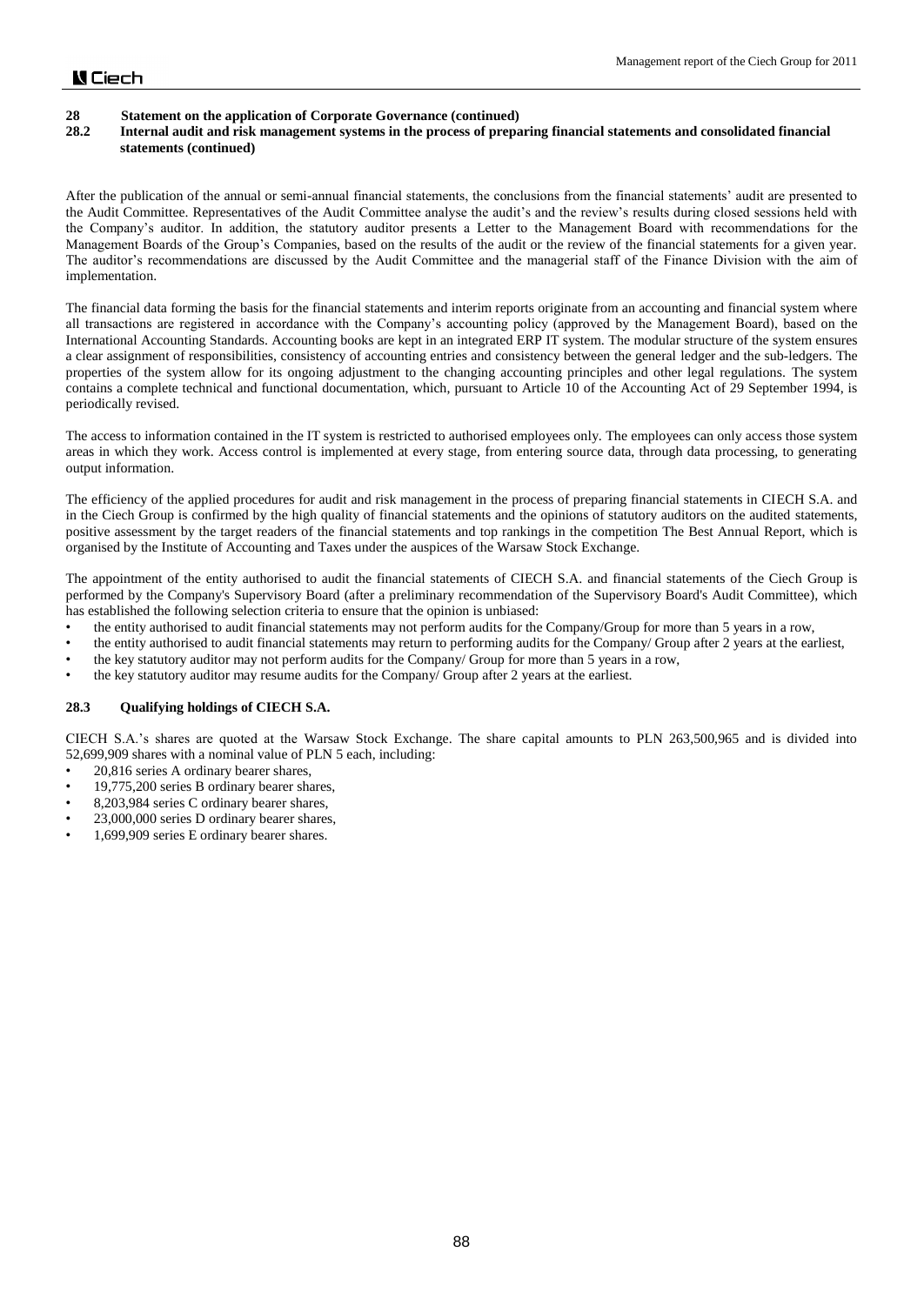# **28 Statement on the application of Corporate Governance (continued)**

## **28.3 Qualifying holdings of CIECH S.A. (continued)**

| <b>Shareholder</b>                                                                                       | <b>Type of shares</b>     | Number of<br>shares | Share in the share<br>capital $(\% )$ | <b>Number of votes</b><br>at GSM | <b>Total number of</b><br>votes at the GSM |
|----------------------------------------------------------------------------------------------------------|---------------------------|---------------------|---------------------------------------|----------------------------------|--------------------------------------------|
| State Treasury*                                                                                          | Ordinary bearer<br>shares | 20.407.437          | 38.72%                                | 20.407.437                       | 38.72%                                     |
| (Open Pension Fund)<br>PZU Złota Jesień S.A.***                                                          | Ordinary bearer<br>shares | 2.688.000           | 5.10%                                 | 2.688.000                        | 5,10%                                      |
| Pioneer Pekao Investment Management S.A.**<br>(with regard to portfolios managed by PPIM),<br>including: | Ordinary bearer<br>shares | 5.267.246           | 9.99%                                 | 5.267.246                        | 9,99%                                      |
| Pioneer FIO                                                                                              | Ordinary bearer<br>shares | 5.209.354           | 9.88%                                 | 5.209.354                        | 9,88%                                      |
| SFIO Telekomunikacji Polskiej                                                                            | Ordinary bearer<br>shares | 44.857              | 0.09%                                 | 44.857                           | 0.09%                                      |
| ING Otwarty Fundusz Emerytalny***                                                                        | Ordinary bearer<br>shares | 2.800.000           | 5.30%                                 | 2.800.000                        | 5,30%                                      |
| TFI Allianz Polska S.A.****                                                                              | Ordinary bearer<br>shares | 2.840.640           | 5,39%                                 | 2.840.640                        | 5,39%                                      |

\* According to information provided by the State Treasury on 24 August 2011 (cr 59/2011)

\*\* According to the notification sent on 14 October 2011 (cr 68/2011)

\*\* Based on the list of shareholders holding at least 5% of votes at the Ordinary General Meeting of CIECH S.A. on 30 June 2011 (Article 70 item 3 of the Offering Act – GSM list above 5%)

\*\*\*\* According to the notification sent on 15 November 2011 (cr 71/2011)

After 31 December 2011, on 20 February 2012, the Management Board of CIECH S.A. received a notification from TFI Allianz Polska S.A. (cr 7/2012) on the decrease of the total share of the funds Allianz FIO, Allianz Platinium FIZ and Bezpieczna Jesień SFIO (Funds Managed by Allianz TFI) in the overall number of votes during CIECH S.A.'s General Meeting as a result of the sale of the Issuer's shares by Allianz FIO. According to the report, the Funds Managed by Allianz TFI, as a result of Allianz FIO's sale of the Issuer's shares on 8 February 2012, decreased their share to less than 5% in the overall number of votes during CIECH S.A.'s General Meeting. Following the transaction, the Funds Managed by Allianz TFI jointly held a total of 2,552,420 shares, which account for a 4.8433% share in the Issuer's share capital and are vested with 22,552,40 votes, representing 4.8433% of the total number of votes.

### **28.4 Shareholders with special control rights and their description**

There are no securities in CIECH S.A. that are vested with special control rights with regard to the issuer. There are no preference shares, and each share is vested with one vote during the general shareholders' meeting.

#### **28.5 Restrictions regarding the right to vote**

In CIECH S.A., there are no restrictions on exercising the right to vote such as the right to vote reserved for holders of a certain share or number of votes, time limits in exercising the right to vote or provisions pursuant to which, in collaboration with the company, equity rights vested with securities are separated from the holding of securities.

## **28.6 Restrictions on the transfer of the ownership title to the issuer's securities**

CIECH S.A.'s statute does not provide for any restrictions regarding the transfer of the ownership title to the securities issued by the Company.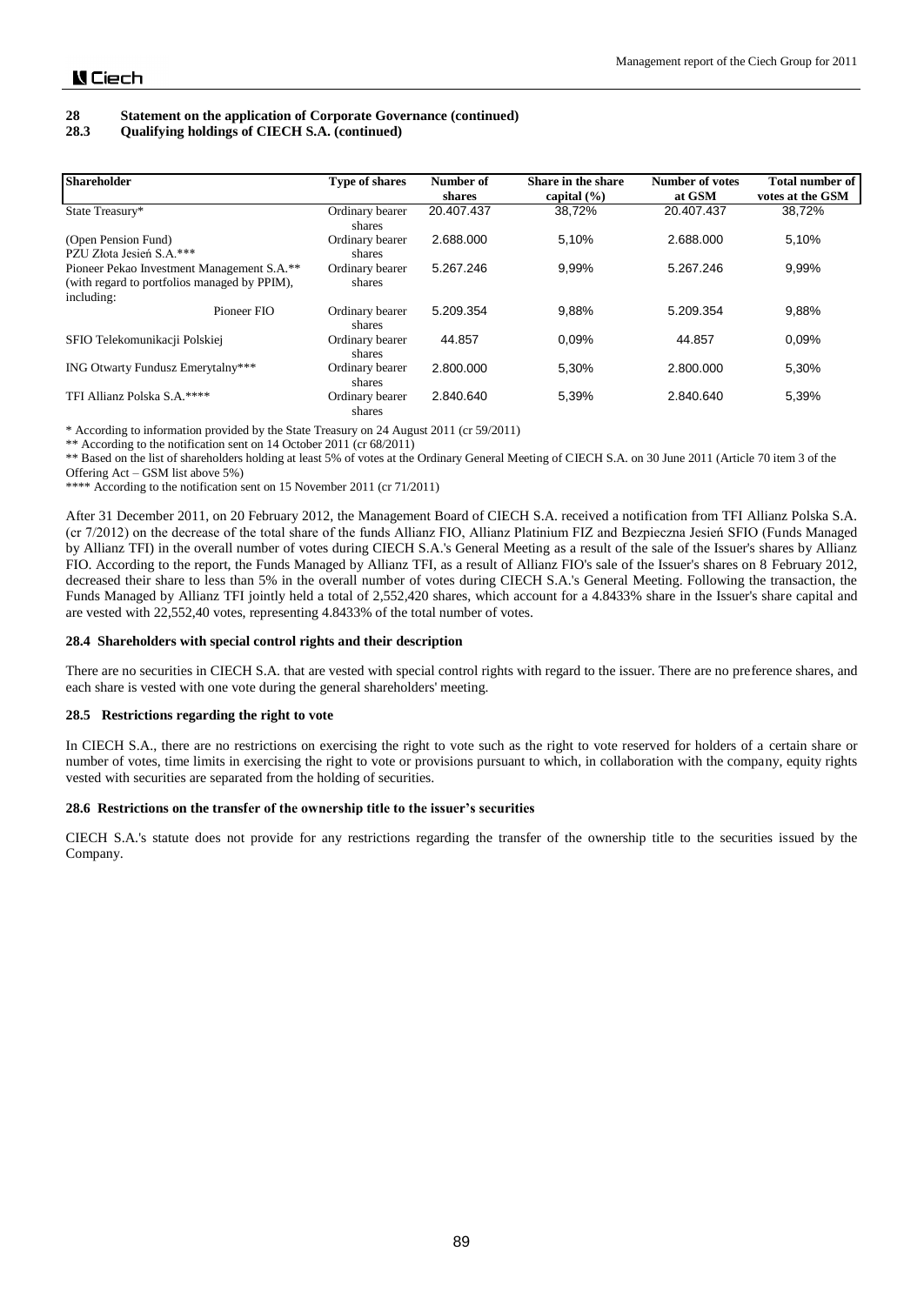## **28.7 Description of rights to make decisions on the issue or redemption of shares**

The provisions of the Commercial Companies Code and the Company's Statute define the rights of the managerial staff. The managerial staff do not have any special rights to decide on the issue or redemption of shares.

### **28.8 Principles for introducing amendments to the issuer's Statute or Articles of Associations**

The Statute can be amended in accordance with the regulations of the Commercial Companies Code. The Statute does not introduce any detailed regulations in that regard. Amending the Statute requires a resolution by the Company's General Meeting and an entry into the register of entrepreneurs. The General Meeting's resolutions on amending the Company's statute are passed by a 3/4 majority of votes. After the entry of the amendments to the Statute into the register of entrepreneurs, CIECH S.A. issues a report available to the public. The General Meeting can authorise the Supervisory Board to standardise the Statute's text. In 2011, § 7 section 1 of CIECH S.A.'s Statute was amended as a result of the increase in the Company's share capital by way of the issue of series E shares with an exclusive pre-emptive right for the existing shareholders. All series E shares were offered to the State Treasury of the Republic of Poland. The State Treasury acquired all series E shares and paid for them with an in-kind contribution in the form of the shares of Alwernia S.A., ZACHEM S.A. and Z. Ch. Organika-Sarzyna S.A.

### **28.9 General Shareholders' Meeting and its main responsibilities, shareholders' rights and the exercise of such rights**

The functioning of CIECH S.A.'s General Meeting and its responsibilities are regulated by the Company's Statute and the Regulations of CIECH S.A.'s General Meeting. These documents are available on CIECH S.A.'s corporate website [\(www.ciech.com\)](http://www.ciech.com/) in the sections: CIECH S.A./Company documents and Investor Relations/GSM Regulations.

The General Meeting of CIECH S.A. is held as an ordinary or extraordinary meeting, in accordance with the Commercial Companies Code and the Statute, based on the principles defined in the General Meeting's Regulations. The General Meeting is convened according to the generally applicable laws. The General Meeting is convened by way of an announcement on the Company's website and by submitting a current report. The announcement must be made at least twenty-six days prior to the date of the General Meeting. The Ordinary General Meeting is convened by the Company's Management Board. The Supervisory Board may convene the Ordinary General Meeting if the Management Board fails to convene the same within the period specified. The following have the right to convene an Extraordinary General Meeting:

1) Management Board,

2) Supervisory Board if it considers it reasonable to convene the meeting,

3) shareholders representing at least a half of the share capital or at least a half of the total number of votes in the Company.

A shareholder or shareholders representing at least 1/20 of the Company's share capital may request that the Extraordinary General Meeting be convened and specific items included in its agenda. Such a demand should be submitted to the Management Board in writing or in an electronic form to the e-mail address specified on the Company's website with a statement of reasons.

A shareholder or shareholders representing at least 1/20 of the share capital may:

1) demand that specific matters be included in the agenda of the next General Meeting; such a demand should be submitted to the Management Board in writing or in an electronic form to the e-mail address specified on the Company's website, not later than twenty-one days prior to the agreed date of the Meeting, and it should contain a statement of reasons or a draft resolution concerning the proposed item of the agenda;

2) prior to the date of the General Meeting, submit to the Company in writing or with the use of electronic means of communication to the e-mail address specified on the Company's website draft resolutions related to the matters included or requested to be included in the agenda of the General Meeting.

According to the General Meeting's Regulations, the Meeting can be cancelled, if there are extraordinary obstacles (force majeure) against organising it or if the meeting is irrelevant. The Meeting whose agenda includes specific items brought forward by authorised entities or the Meeting that has been convened upon a motion of authorised entities may be cancelled only upon the approval of the movers. Cancellation is governed by the same procedure as convening, at the same time ensuring minimum adverse effect on the Shareholders. The date of the General Meeting is postponed in the same mode in which the Meeting is cancelled, even if the proposed agenda did not change.

## **Pursuant to CIECH S.A.'s Statute, the responsibilities of the General Shareholders' Meeting include:**

examining and approving the Company's management report, financial statements for the previous financial year, consolidated financial statements and the Capital Group's management report, where the Company is the parent, if the Company prepares such statements, as well as examining and approving an annual report by the Supervisory Board, and acknowledging the fulfilment of duties by the members of the Company's authorities,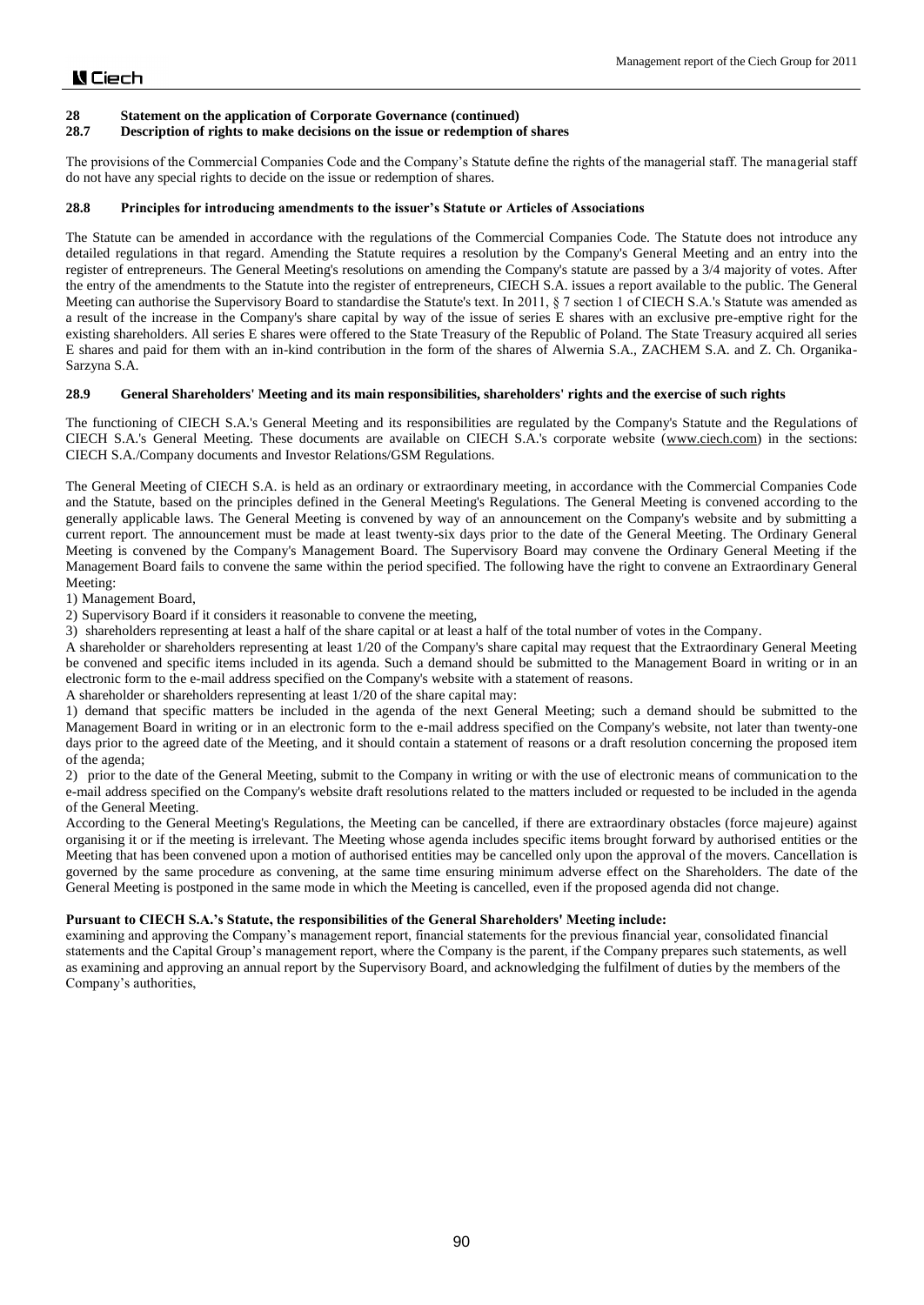**28.9 General Shareholders' Meeting and its main responsibilities, shareholders' rights and the exercise of such rights (continued)**

- 1) passing resolutions on profit distribution or loss coverage,<br>2) adopting the regulations for the General Shareholders' Mee
- adopting the regulations for the General Shareholders' Meeting,
- 3) amending the Company's Statute,
- 4) changing the subject of the Company's business activity,
- 5) selling and leasing the enterprise or its organised part and establishing a limited property right thereon,
- 6) appointing and dismissing Members of the Supervisory Board and determining their remuneration,
- 7) appointing and dismissing Members of the Management Board, including the President of the Management Board,
- 8) increasing or decreasing the share capital,
- 9) passing resolutions on the issue of bonds, including convertible bonds,
- 10) merging the Company with other companies, demerging and transforming the Company,
- 11) dissolving the Company,
- 12) approving the purchase of shares by the Company for redemption and passing resolutions on the terms of shares redemption,
- 13) passing other resolutions stipulated by the laws or the Statute.

Pursuant to § 21 section 2 item 3) of CIECH S.A.'s Statute, CIECH S.A.'s Supervisory Board examines and gives an opinion on matters brought to the fore during CIECH S.A.'s General Shareholders' Meeting.

The shareholders may participate in the Meeting and exercise their voting rights in person or through representatives. A power of attorney should be made in writing or in electronic form. The fact that the power of attorney to participate in the General Meeting has been granted or revoked shall be communicated to the Company by the Shareholder via e-mail to wza@ciech.com.

Pursuant to the Regulations of the General Meeting of CIECH S.A., the participants of the General Meeting include Members of the Management Board and of the Supervisory Board, in a composition which allows for answering any questions asked during the Meeting. The Meeting can be also attended by:

- 1) experts, advisors and employees of the Company whose presence is deemed necessary by the Management Board, the Supervisory Board or the Chairman,
- 2) service providers,
- 3) representatives of the media, unless the Meeting passes a resolution against their presence,
- 4) persons referred to in Article 370 § 3 and Article 395 § 3 sentence 2 of the Commercial Companies Code.

The Meeting appoints a Chairman from among its participants. The Chairman presides over the Meeting in accordance with the adopted agenda, legal regulations, the Statute and the Regulations of the General Shareholders' Meeting, ensuring a problem-free course of the session and respect for the rights and interests of all Shareholders.

### **The responsibilities of the Chairman of the General Shareholders' Meeting include in particular:**

- 1) ensuring that all participants observe the law, including the Regulations of the General Shareholders' Meeting, and making appropriate organisational decisions in this respect,
- 2) commencing discussion on particular points of the agenda, giving the floor,
- 3) taking the floor away if the speech:
	- a. exceeds the agreed time limit for a statement or response, or
	- b. discusses topics other than included in the agenda, or
	- c. is offensive,
- 4) closing discussion on particular points of the agenda,
- 5) closing the lists referred to in § 42 section 4 (list of candidates for Members of the Management Board, including the President of the Management Board, or the Supervisory Board),
- 6) based on the adopted motions, establishing the content of draft resolutions of the Meeting,
- 7) ordering and supervising votes, signing all documents containing the results of a vote and announcing the results,
- 8) giving instructions to maintain order during the Meeting,
- 9) resolving procedural doubts and clarifying legal issues, as required, based on the obtained legal opinions legal and regulatory issues,
- 10) announcing exhaustion of the agenda,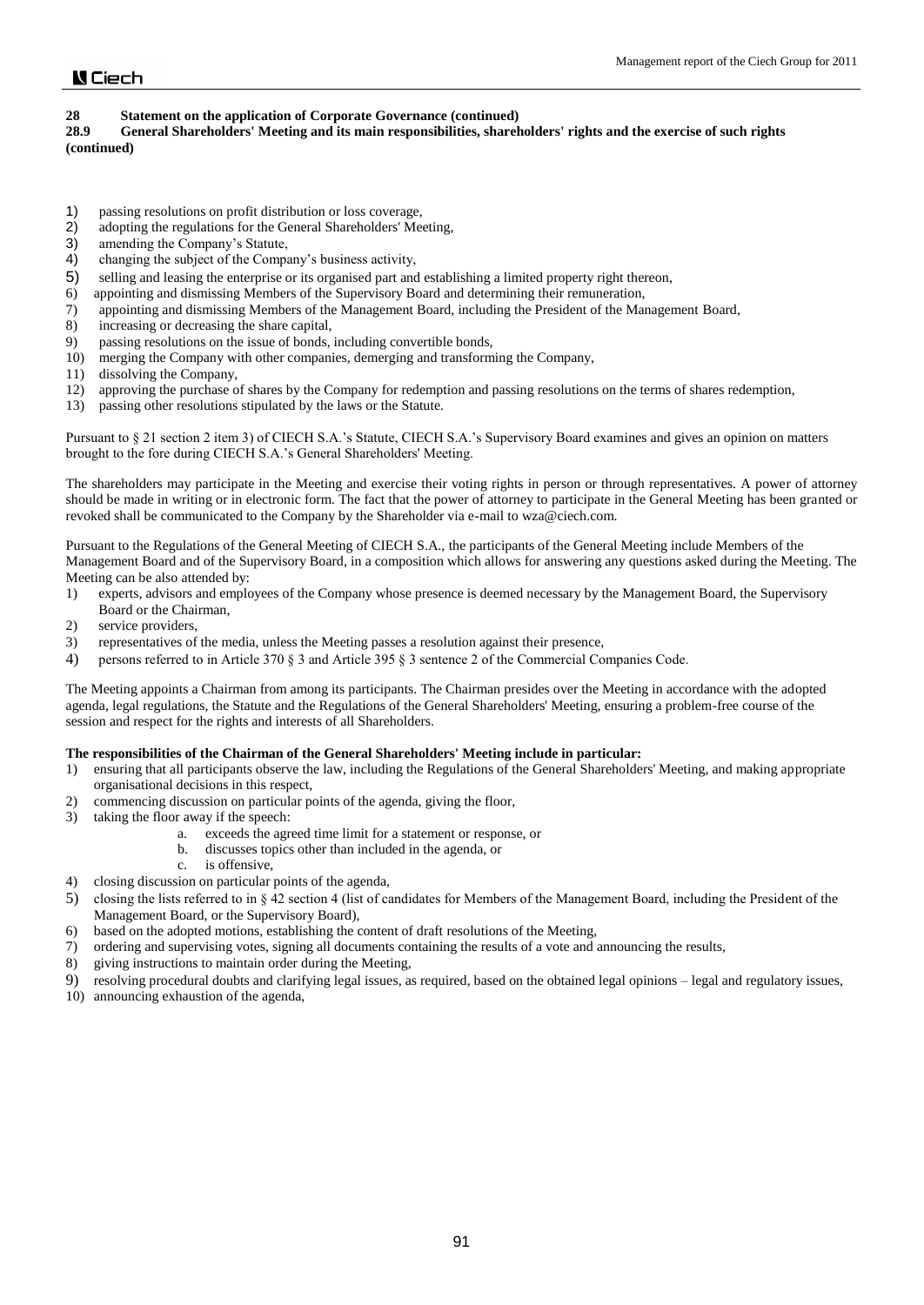# **28 Statement on the application of Corporate Governance (continued)**

## **28.9 General Shareholders' Meeting and its main responsibilities, shareholders' rights and the exercise of such rights (continued)**

11) closing the Meeting after exhausting the agenda,

12) making other organisational decisions.

The Chairman may, at their sole discretion, order the adjournment of the Meeting, other than the adjournment ordered by the General Meeting pursuant to Article 408 § 2 of the Commercial Companies Code. Procedural breaks should be ordered by the Chairman in such a way that the Meeting can be closed on the day when it was opened.

The Chairman may submit to the debate a motion and a resolution on the convening of an extraordinary general meeting and other procedural issues, including in particular:

- 1) admitting into the session room the persons referred to in § 8 section 2 items 1-3,
- 2) proposing motions for changing the order of discussing particular issues on the agenda,
- 3) appointing committees described in the Regulations.

The Meeting's participants may submit discussion-related motions concerning issues included in the agenda, procedural motions and a motion to convene an extraordinary general meeting.

Draft resolutions proposed for adoption by the Meeting are published on the Company's website.

The resolutions of the General Meeting of CIECH S.A. are passed by an absolute majority of votes, unless the regulations of the Commercial Companies Code stipulate otherwise.

The General Meeting's Regulations do not allow voting by mail, as referred to in Article  $411<sup>1</sup>$  of the Commercial Companies Code.

The Statute does not allow for attending and taking the floor during a General Meeting by means of electronic communication.

Voting shall be by open ballot. A secret ballot is ordered:

- 1) for appointments,
- 2) on motions calling for the appointment/dismissal of members of the Company's authorities,
- 3) on motions calling for the dismissal of the Company's liquidators,
- 4) on motions to hold liable the persons specified in items 2) and 3),
- 5) on personnel-related issues,
- 6) at the request of at least one participant of the Meeting.

The right to demand a secret ballot does not apply when adopting resolutions on procedural matters. The Meeting can cancel the secrecy of voting on issues concerning the appointment of committees established by the Meeting.

In 2011, two General Meetings were held. On 30 June 2011, the Ordinary General Meeting was held. During the Ordinary General Meeting, the Shareholders approved the Company's and the Ciech Group's annual management reports and the financial statements for 2010. They also decided on acknowledging the fulfilment of duties by all members of the Supervisory Board and the Management Board. The General Meeting decided to cover CIECH S.A.'s loss for FY 2010 from the Company's supplementary capital. Furthermore, the Meeting appointed the Supervisory Board for another joint term of office and approved the establishment of the required securities in connection with the conclusion of a loan agreement and other agreements related to the loan agreement. On that day, the Shareholders also adopted a resolution on increasing the Company's share capital by way of issuing series E shares with the exclusion of the pre-emptive right for the existing Shareholders, on amending the Company's Statute, on applying for and introducing series E shares to trading on the regulated market as well as on the shares' dematerialisation. On 7 November 2011, the Extraordinary General Meeting passed a resolution on the merger of CIECH S.A., SODA MĄTWY S.A. and JANIKOSODA S.A.

#### **28.10 Composition and changes in the last financial year and description of the operation of the issuer's management, supervisory and administrative authorities and of their committees.**

#### **CIECH S.A.'s Management Board**

According to § 23 section 1 of the Company's Statute, the Management Board consists of three to five persons. The joint term of office of the Members of the Management Board lasts three years. The mandate of a Member of the Management Board expires on the day of the General Meeting which approves the financial statements for the last full financial year of that Member's term in office at the latest. A Member's mandate also expires upon their death, resignation or dismissal from the Management Board.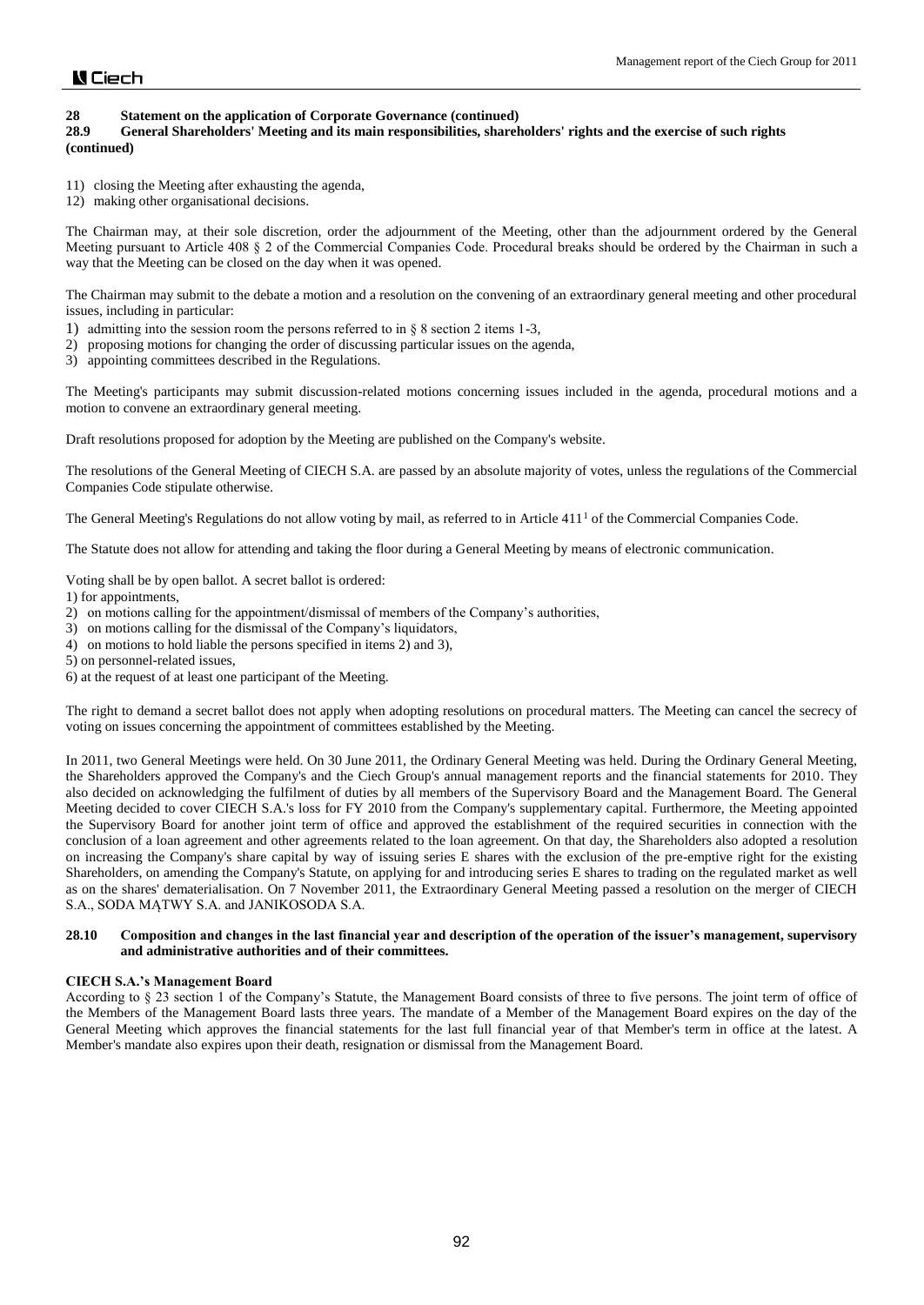# **28 Statement on the application of Corporate Governance (continued)**

## **28.10 Composition and changes in the last financial year and description of the operation of the issuer's management, supervisory and administrative authorities and of their committees (continued)**

The responsibilities of the Management Board include all matters and economic decisions as well as other matters not reserved by the provisions of the Commercial Companies Code or the company's Statute to the sole competence of the General Meeting or the Supervisory Board. The President of the Management Board acting independently, two Members of the Management Board or one Member of the Management Board acting jointly with a proxy are authorised to make declarations of will and sign documents on behalf of the company.

The current joint term of office of the Company's Management Board commenced on 21 June 2010. A detailed assignment of responsibilities to the Members of the Management Board is defined in the Management Board's resolution.

The Management Board of CIECH S.A. acts based on the regulations adopted by the Management Board and approved by the Supervisory Board. Resolutions of the Management Board are adopted by an absolute majority of votes. In the case of a tied vote, the President of the Management Board has the decisive vote. In compliance with the best practice, the Management Board Regulations state that, in case of a conflict between Company's interest and personal interests of a Member of the Management Board, their spouse, relatives up to second degree or persons with whom they remain in personal relations, such a Member should refrain from deciding on such issues and demand that this fact is recorded in the Management Board's session minutes.

### **According to the Regulations, all matters beyond Company's ordinary activities shall be decided upon by way of a resolution of the Management Board, in particular:**

- 1) approval and amendment of Management Board Regulations,
- 2) approval and amendment of Company's Organisational Regulations,
- 3) approval of motions addressed to the Supervisory Board or to the General Meeting,
- 4) calling the General Meeting and approval of proposed agenda,
- 5) approval of annual and long-term financial plans and development strategies of the Company,
- 6) granting power of attorney or general proxies,
- 7) raising loans and borrowings,
- 8) granting loans and borrowings,
- 9) exercising a right or incurring liabilities in an amount exceeding PLN 500 thousand,
- 10) applying for bank guarantees, incurring liabilities on promissory notes, granting all categories of securities and establishing other securities.

A resolution of the Management Board is also required in matters which do not exceed the scope of Company's ordinary activities, if this is demanded by any Member of the Management Board.

As of 1 January 2011, the Management Board of CIECH S.A. was composed of:

- Ryszard Kunicki President of the Management Board,
- Andrzej Bąbaś Member of the Management Board,
- Artur Osuchowski Member of the Management Board,
- Rafał Rybkowski Member of the Management Board.

The composition of CIECH S.A.'s Management Board remained unchanged as of 31 December 2011 and on the approval date of the financial statements.

CIECH S.A.'s Supervisory Board is responsible for establishing the remuneration principles and amounts for the Members of the Management Board.

In accordance with their employment contracts, the Members of the Management Board receive base remuneration and an annual bonus based on profits. Furthermore, the employment contracts of the Members of the Management Board stipulate the possibility of awarding a task-based bonus calculated as multiple monthly remunerations. It is paid according to the principles and in the amount specified by the Supervisory Board.

The total amount of remuneration paid to the Members of the Management Board (who held their functions in 2011) by the Company in 2011 was PLN 4,966 thousand.

The information on the amount of remuneration paid to the Members of the Management Board, broken down into the base remuneration and the bonus, is presented in item 39.4 of the Notes to the Consolidated Financial Statements of the Ciech Group for 2011, according to the International Financial Reporting Standards.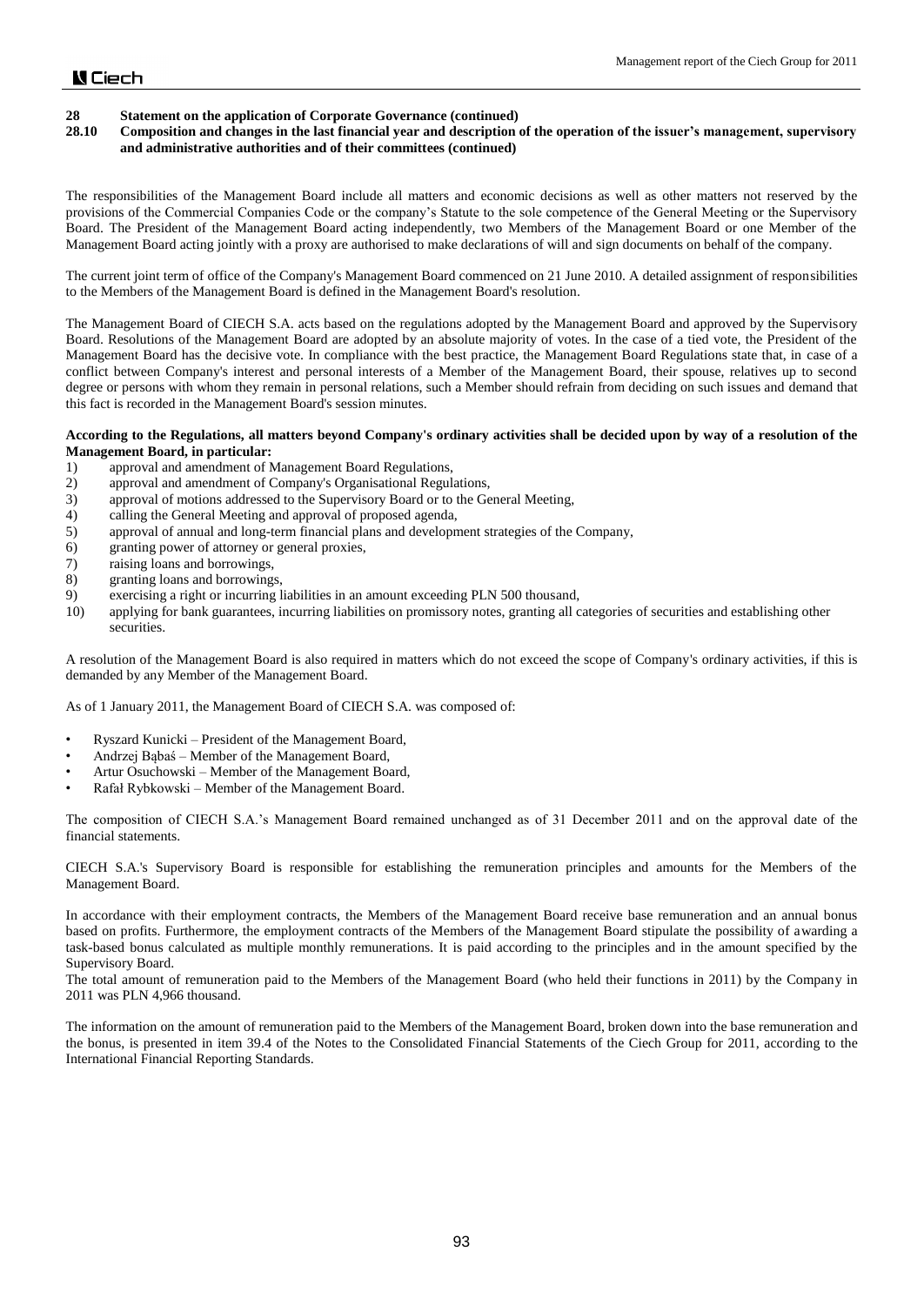## **28.10 Composition and changes in the last financial year and description of the operation of the issuer's management, supervisory and administrative authorities and of their committees (continued)**

Presented below is detailed information on the Members of CIECH S.A.'s Management Board

| <b>Name</b>                | <b>Ryszard Kunicki</b>                                                                                                                                                                                                                                                                                                                                 |
|----------------------------|--------------------------------------------------------------------------------------------------------------------------------------------------------------------------------------------------------------------------------------------------------------------------------------------------------------------------------------------------------|
| <b>Position</b>            | President of CIECH S.A.'s Management Board from 19 August 2008; Management Board Member from 2 April 2008                                                                                                                                                                                                                                              |
| <b>Oualifications</b>      | Graduate of the University of Warmia and Mazury                                                                                                                                                                                                                                                                                                        |
|                            | MBA postgraduate programme at the Warsaw School of Administration and Management                                                                                                                                                                                                                                                                       |
| <b>Experience</b>          | Yara Continental Europe Director for Strategy and Development in Yara International ASA.                                                                                                                                                                                                                                                               |
|                            | Between 1991 and 2007, President and Vice-President of the Management Board, and Sales Director in Hydro Poland Sp. z o.o. (after<br>the change of the company's name to Yara Poland). Between 1975 and 1991, Chief Specialist, Deputy Director for Production and<br>Plant Manager in Człuchowskie Przedsiębiorstwo Rolniczo-Przemysłowe in Człuchów. |
|                            | During his work for Yara International ASA (formerly: Norsk Hydro), Ryszard Kunicki gained vast professional experience. Yara                                                                                                                                                                                                                          |
|                            | International ASA is a consolidated chemical concern, one of the largest in the world. It ranks first in the production of mineral                                                                                                                                                                                                                     |
|                            | fertilisers and is among the top manufacturers of other chemical products. The company also runs extensive operations in the area of<br>explosives, oil extraction systems and industrial chemical products. Ryszard Kunicki was main times deployed as a member of the                                                                                |
|                            | concern's task force in Oslo, Brussels and Dulmen. Between 2004 and 2007, he was a member of the strategy and development team                                                                                                                                                                                                                         |
|                            | for EU member states.                                                                                                                                                                                                                                                                                                                                  |
| <b>Responsibilities in</b> | Representing the Management Board and CIECH S.A. before third parties                                                                                                                                                                                                                                                                                  |
| the Ciech Group            | Managing the work of the Management Board                                                                                                                                                                                                                                                                                                              |
|                            | Supervising the implementation of the Ciech Group's development strategy                                                                                                                                                                                                                                                                               |
|                            | Monitoring the process of exercising shareholder supervision over the Group's companies                                                                                                                                                                                                                                                                |
|                            | Supervising the implementation of resolutions and other tasks undertaken by the Management Board of CIECH S.A., the General                                                                                                                                                                                                                            |
|                            | Shareholders' Meeting and the Supervisory Board.                                                                                                                                                                                                                                                                                                       |
|                            | Supervising the information policy of CIECH S.A. and the Ciech Group                                                                                                                                                                                                                                                                                   |
|                            | Supervising the employment and remuneration policy in CIECH S.A. and in the Ciech Group's companies                                                                                                                                                                                                                                                    |
|                            | Coordinating and supervising projects involving CIECH S.A.'s asset management.                                                                                                                                                                                                                                                                         |
|                            | Championing transport, forwarding and cargo insurance policies in connection with CIECH S.A.'s business                                                                                                                                                                                                                                                |
|                            | Supervising control and audit tasks                                                                                                                                                                                                                                                                                                                    |
|                            | Supervising quality management, information security and business continuity policies                                                                                                                                                                                                                                                                  |
|                            | Supervising tasks relating to occupational health and safety                                                                                                                                                                                                                                                                                           |
|                            | Supervising the implementation of Ciech Group's development strategy as carried out by the Organic Division                                                                                                                                                                                                                                            |
|                            | Shaping and coordinating trade policy in CIECH S.A. and in the Ciech Group as carried out by the Organic Division                                                                                                                                                                                                                                      |
|                            | Shaping and coordinating investment policy in CIECH S.A. and in the Ciech Group as carried out by the Organic Division                                                                                                                                                                                                                                 |
|                            | Supervising domestic companies of the Ciech Group in the area supervised by the Organic Division.                                                                                                                                                                                                                                                      |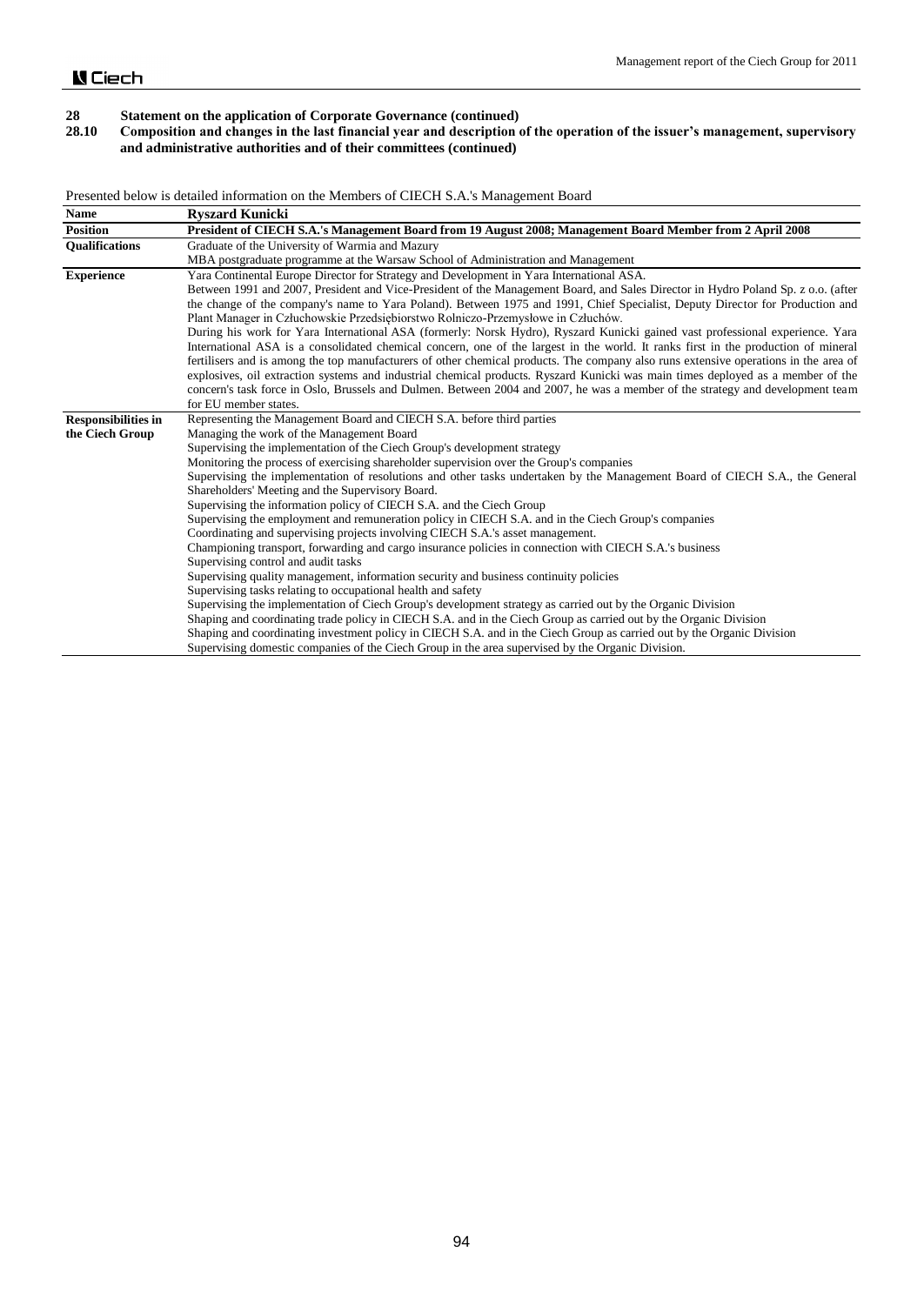# **28.10 Composition and changes in the last financial year and description of the operation of the issuer's management, supervisory and administrative authorities and of their committees**

**(continued)**

| Name                       | Andrzej Babaś                                                                                                                    |
|----------------------------|----------------------------------------------------------------------------------------------------------------------------------|
| <b>Position</b>            | Member of CIECH S.A.'s Management Board from 21 June 2010                                                                        |
| <b>Oualifications</b>      | Graduate of the Krakow University of Economics. Postgraduate programme in Accounting.                                            |
| <b>Experience</b>          | Between 2007 and 2009, President of the Management Board of Huta Szkła Gospodarczego S.A. in Tarnów and Vice-President of the    |
|                            | Management Board of Krośnieńskie Huty Szkła S.A.                                                                                 |
|                            | Between 2004 and 2007, Director of the Road Transport Authority in the City Hall of Krakow, President of the Management Board of |
|                            | Krakowski Holding Komunalny S.A.                                                                                                 |
|                            | Between 2000 and 2003, General Director of Tele-Fonika s.c., President of the Management Board of Tele-Fonika S.A. and Vice-     |
|                            | President of the Management Board of Tele-Fonika Kable S.A.                                                                      |
|                            | Between 1994 and 1995, Chief Accountant in Orbis S.A. Hotel Holiday Inn. Between 1995 and 2000, Vice-President of the            |
|                            | Management Board of Mostostal Kraków Galicja S.A. In 1991, he won the competition for the post of the director of MPO (municipal |
|                            | waste management company) and managed it until 1993.                                                                             |
|                            | Between 1980 and 1991, he worked in Elektromontaz no. 2 Kraków, where he held the posts of the Director for HR and Economics,    |
|                            | and the Chief Accountant.                                                                                                        |
| <b>Responsibilities in</b> | Supervising restructuring processes in the Ciech Group                                                                           |
| the Ciech Group            | Supervising the disposal of redundant items of non-current and financial assets in the Ciech Group                               |
|                            | Supervising the implementation of efficiency improvement projects in the Ciech Group's companies                                 |
|                            | Supervising the implementation of the Ciech Group's development strategy as carried out by the Agro and Silicon Division         |
|                            | Shaping and coordinating trade policy in CIECH S.A. and the Ciech Group as carried out by the Agro and Silicon Division          |
|                            | Shaping and coordinating investment policy in CIECH S.A. and the Ciech Group as carried out by the Agro and Silicon Division     |
|                            | Supervising domestic and foreign companies of the Ciech Group in the area of the supervised Agro and Silicon Division            |
|                            | Supervising foreign companies not involved in production operations.                                                             |

| Name                       | <b>Artur Osuchowski</b>                                                                                                                 |
|----------------------------|-----------------------------------------------------------------------------------------------------------------------------------------|
| <b>Position</b>            | Member of CIECH S.A.'s Management Board from 2 April 2008                                                                               |
| <b>Oualifications</b>      | Graduate of the Private School of Business and Administration in Warsaw, Faculty of Economics, programme in Finance and Banking.        |
|                            | Completed professional training in enterprise value management, company valuation in the capital market and business restructuring.     |
|                            | Scholarship holder of the weekly Die Zeit, American Council on Germany, Dreager Foundation.                                             |
| <b>Experience</b>          | Between 2003 and 2008, Manager in KPMG Advisory in the Department for Economic Consultancy. He was responsible for developing           |
|                            | services regarding strategic projects, business reorganisation, projects associated with business financing and projects connected with |
|                            | direct investment assistance.                                                                                                           |
|                            | Between 2001 and 2003, senior consultant in the Department of Corporate Finance with Capgemini. He was responsible for merger and       |
|                            | acquisition projects in the capital market and strategic projects related to the restructuring and reorganisation of businesses.        |
|                            | Between 1998 and 2001, he was Senior Consultant in the Department of Corporate Finance with Ernst & Young, responsible for merger       |
|                            | and acquisition projects in the capital market, and strategic projects related to the restructuring and reorganisation of businesses.   |
|                            | Between 1996 and 1997, analyst in the Department for Management Accounting with Raiffeissen Bank Polska.                                |
| <b>Responsibilities in</b> | Shaping investment, research and development policies                                                                                   |
| the Ciech Group            | Supervising the process of obtaining EU funds for the Ciech Group's projects                                                            |
|                            | Supervising the implementation of the Ciech Group's development strategy as carried out by the Soda Division                            |
|                            | Shaping and coordinating trade policy in CIECH S.A. and the Ciech Group as carried out by the Soda Division                             |
|                            | Shaping and coordinating investment policy in CIECH S.A. and the Ciech Group as carried out by the Soda Division                        |
|                            | Supervising domestic and foreign companies of the Ciech Group in the area supervised by the Soda Division.                              |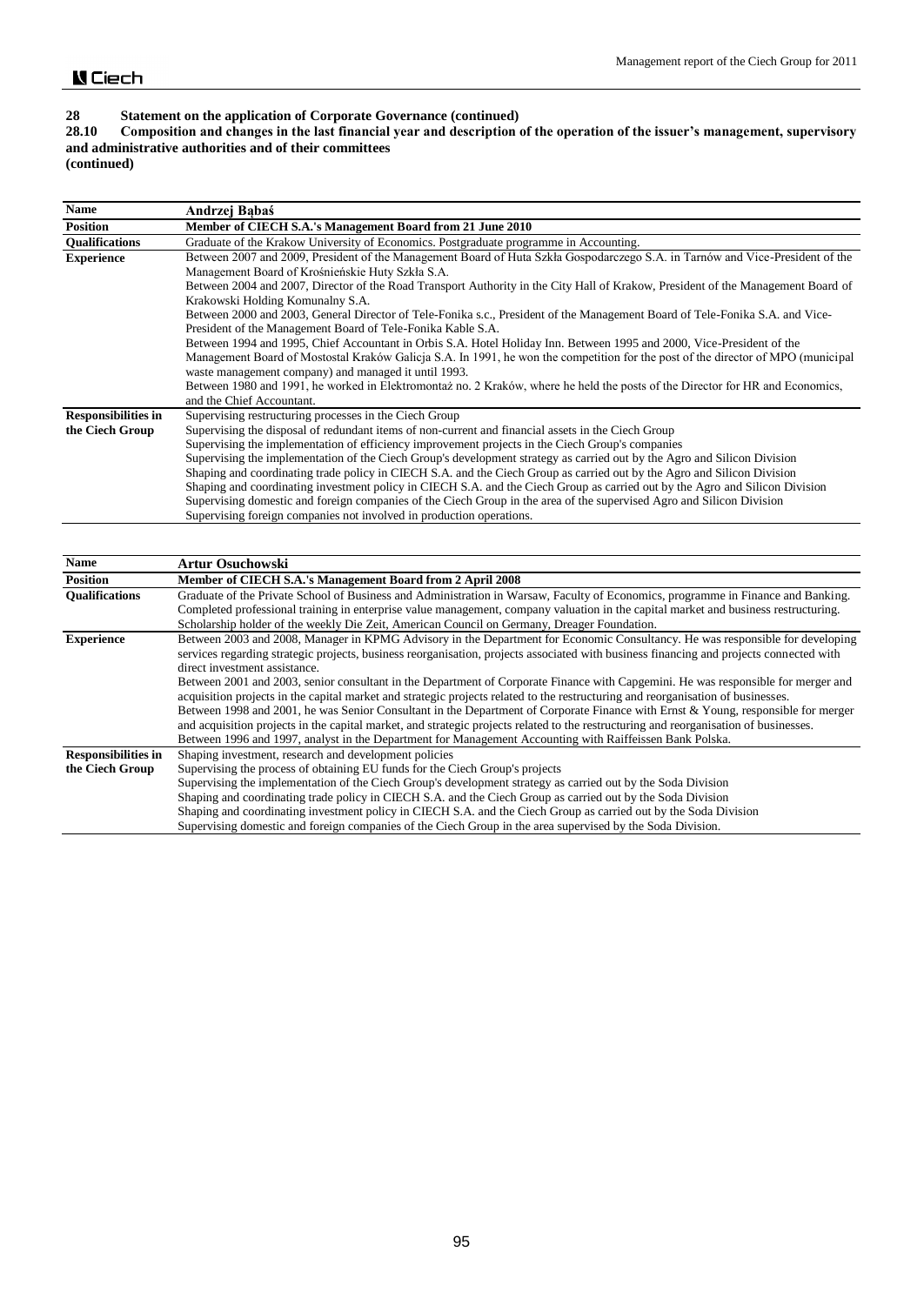### **28.10 Composition and changes in the last financial year and description of the operation of the issuer's management, supervisory and administrative authorities and of their committees (continued)**

| <b>Name</b>                |                                                                                                                                          |
|----------------------------|------------------------------------------------------------------------------------------------------------------------------------------|
|                            | Rafał Rybkowski                                                                                                                          |
| <b>Position</b>            | Member of CIECH S.A.'s Management Board from 21 June 2010                                                                                |
| <b>Oualifications</b>      | Graduate of the Foreign Trade Faculty ay the Warsaw School of Economics, Master of Economy.                                              |
|                            | ACCA Diploma.                                                                                                                            |
| <b>Experience</b>          | Between 1991 and 1993, senior auditor with Coopers & Lybrand Polska Sp. z o.o.                                                           |
|                            | Until 1996, manager in the Monetary Policy Department in Benckiser Poland S.A.                                                           |
|                            | Between 1996 and 1999, Financial Director and Member of the Management Board of AIG Polska S.A., between 1999 and 2003,                  |
|                            | Finance Director and Vice-President of the Management Board of the joint stock company Metropolitan Life Ubezpieczenia na Życie.         |
|                            | In 2003, he was delegated to MetLife Indonesia, where he held the post of Finance Director and Vice-President of the Management          |
|                            | Board until 2005. Between 2005 and 2006, he worked to establish a new MetLife company in Ireland in the EIMEA Region (Europe,            |
|                            | India and Central-Eastern Asia). Until 2008, he held the post of Vice-President for Finance in MetLife Australia and in the Asia Pacific |
|                            | Region. Some of the projects he coordinated were the integration of MetLife Australia with MetLife's international structures and the    |
|                            | integration of joint ventures in China. From October 2008 to his appointment to the Management Board of CIECH S.A., he worked as         |
|                            | an independent consultant in a number of investment projects for SMEs operating in various industries. From February 2009, he also       |
|                            | worked for MetLife US as an adviser for an international M&A project.                                                                    |
| <b>Responsibilities in</b> | Supervising the financial activity of the Ciech Group and of CIECH S.A.                                                                  |
| the Ciech Group            | Shaping information and telecommunication policies in CIECH S.A. and the Ciech Group and supervising its implementation.                 |

**CIECH S.A.'s Supervisory Board**

Pursuant to § 20 section 1, the Supervisory Board is composed of five to nine members appointed by the General Meeting. The joint term of office of the Members of the Supervisory Board lasts three years. On 30 June 2011, the General Meeting of CIECH S.A. appointed the Supervisory Board of CIECH S.A. for another joint term of office.

The Supervisory Board of CIECH S.A. acts based on the regulations adopted by the Supervisory Board and approved by the General Shareholders' Meeting. Appointing and dismissing Members of the Supervisory Board is within the responsibilities of the General Meeting. The Supervisory Board appoints the Chairman of the Supervisory Board and, if necessary, a Vice-Chairman and a Secretary. The Supervisory Board supervises the Company's operations.

### **The responsibilities of the Supervisory Board include in particular:**

- 1) assessment of the Company's management report and financial statements for the previous financial year, consolidated financial statements and management report of the capital group, where the Company is the parent, if the Company compiles such statements, for their consistency with accounting books and documents and the actual status, as well as assessment of the Management Board's motions as to profit distribution or loss coverage and submitting to the General Meeting an annual written report on the results of this assessment,
- 2) giving opinions on the Company's action plans prepared by the Management Board,
- 3) examining and giving opinions on matters subject to resolutions of the General Meeting,
- 4) adopting the regulations of the Supervisory Board,
- 5) approving the regulations of the Management Board,
- 6) determining remuneration rules and amounts for the Members of the Management Board, including the President of the Management Board,
- 7) appointing a statutory auditor to audit the Company's financial statements and the capital group's consolidated financial statements,
- 8) expressing consent for exercising any rights or incurring any liability exceeding the amount of PLN 10,000 thousand based on one or several related acts in law, except for:
- a) agreements for the sale of raw materials, semi-finished products and finished products linked to the Company's business,
- b) actions which require the consent of the General Meeting.

The Supervisory Board adopts resolutions by an absolute majority of votes with at least half of the Members present, and in the event of a tied vote, the decisive vote belongs to the Chairman.

According to the Statute, CIECH S.A.'s Supervisory Board may adopt resolutions without convening a meeting, by written ballot or by means of telecommunication, but for such a resolution to be effective it is necessary to inform all Members of the Board about the draft content thereof.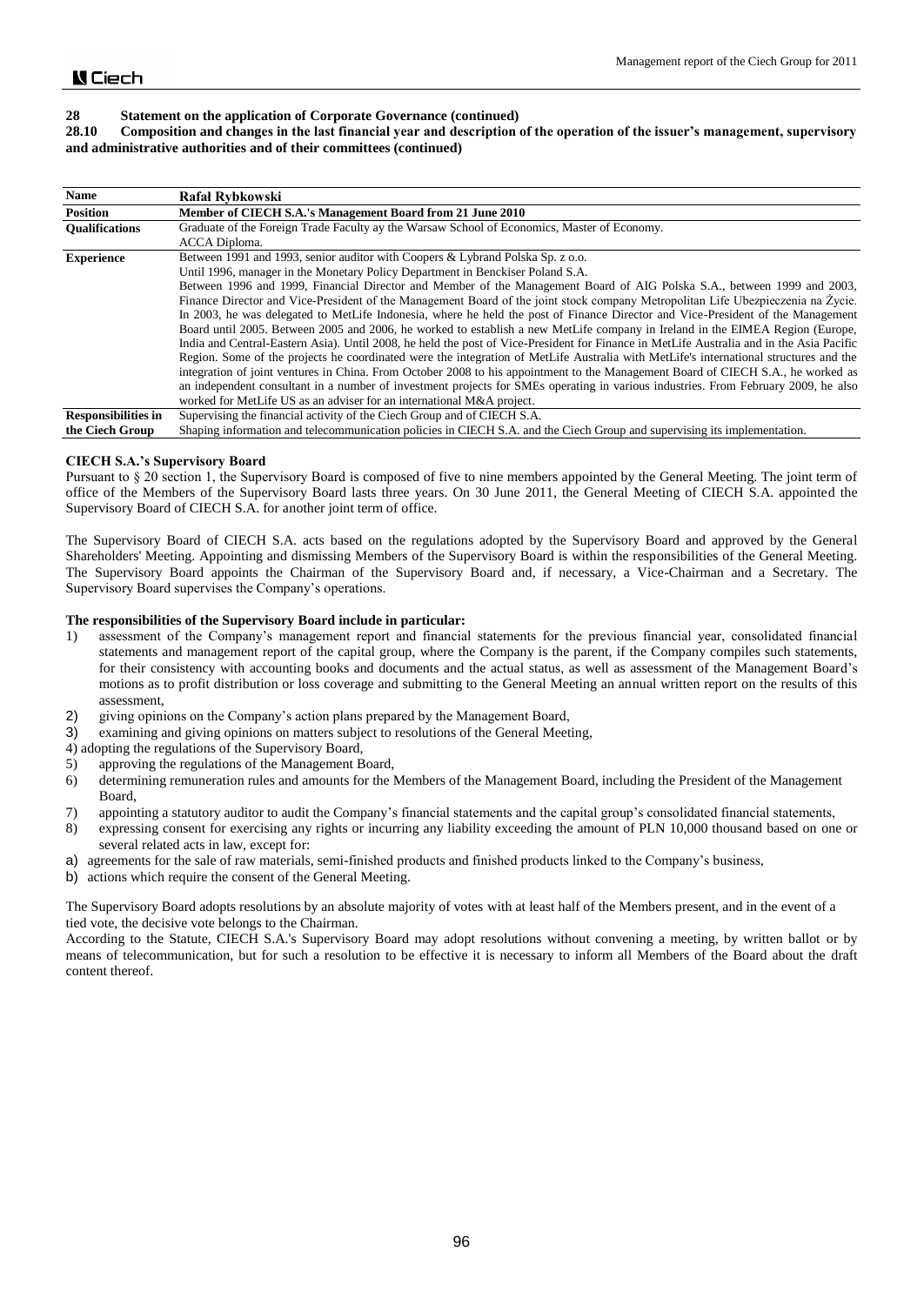### **28 Statement on the application of Corporate Governance (continued)**

## **28.10 Composition and changes in the last financial year and description of the operation of the issuer's management, supervisory and administrative authorities and of their committees (continued)**

The Members of the Supervisory Board may participate in passing the Supervisory Board's resolutions through voting in writing via another Member of the Supervisory Board. It is not possible to vote in writing on matters included in the agenda at the meeting of the Supervisory Board.

Meetings of the Supervisory Board are held as required, but at least once every quarter.

Every year, CIECH S.A.'s Supervisory Board presents to the Company's General Meeting the Supervisory Board's Report for a given financial year. The Report discusses in detail the Supervisory Board's activity, the Management Board's implementation of action plans, the assessment of the Company's and of the Ciech Group's management reports and financial statements as well as the Management Board's proposed distribution of profit or the coverage of loss.

In order to comply with the code of best practice and to ensure a reliable assessment of the Company by the shareholders, CIECH S.A.'s Supervisory Board has conducted a brief assessment of CIECH S.A.'s standing. The assessment is presented each year before the Company's Ordinary General Meeting, giving CIECH S.A.'s shareholders ample time to study the document.

As of 1 January 2011, the Supervisory Board of CIECH S.A. was composed of:

- Ewa Sibrecht-Ośka Chairwoman of the Supervisory Board,
- Przemysław Cieszyński Vice-Chairman of the Supervisory Board,
- Krzysztof Salwach Secretary of the Supervisory Board,
- Jacek Goszczyński Member of the Supervisory Board,
- Arkadiusz Grabalski Member of the Supervisory Board,
- Waldemar Maj Member of the Supervisory Board,
- Sławomir Stelmasiak Member of the Supervisory Board.

In connection with the expiry of the term of the Supervisory Board, the Ordinary General Shareholders' Meeting of CIECH S.A., acting pursuant to Article 385 § 1 of the Commercial Companies Code and § 18 item 7 of the Statute of CIECH S.A., appointed on 30 June 2011 the Supervisory Board for another joint term of office in the same composition.

On 12 July 2011, the Supervisory Board of the 7th term adopted resolutions on appointing the Chairman, the Vice-Chairman and the Secretary of the Supervisory Board:

- Ewa Sibrecht-Ośka Chairwoman of the Supervisory Board,
- Przemysław Cieszyński Vice-Chairman of the Supervisory Board,
- Krzysztof Salwach Secretary of the Supervisory Board.

As of 31 December 2011, the Supervisory Board of CIECH S.A. was composed of:

- Ewa Sibrecht-Ośka Chairwoman of the Supervisory Board,
- Przemysław Cieszyński Vice-Chairman of the Supervisory Board,
- Krzysztof Salwach Secretary of the Supervisory Board,
- Jacek Goszczyński Member of the Supervisory Board,
- Arkadiusz Grabalski Member of the Supervisory Board,
- Waldemar Maj Member of the Supervisory Board,
- Sławomir Stelmasiak Member of the Supervisory Board.

On 19 January 2012, the Extraordinary General Meeting of CIECH S.A. changed the composition of the Company's Supervisory Board by dismissing Jacek Goszczyński and Krzysztof Salwach and by appointing Dariusz Krawczyk and Mariusz Obszyński. On 8 February 2012, the Supervisory Board appointed Mariusz Obszyński as the Secretary of the Supervisory Board. As of the approval date of the report, the Supervisory Board of CIECH S.A. was composed of:

- Ewa Sibrecht-Ośka Chairwoman of the Supervisory Board,
- Przemysław Cieszyński Vice-Chairman of the Supervisory Board,
- Mariusz Obszyński Secretary of the Supervisory Board,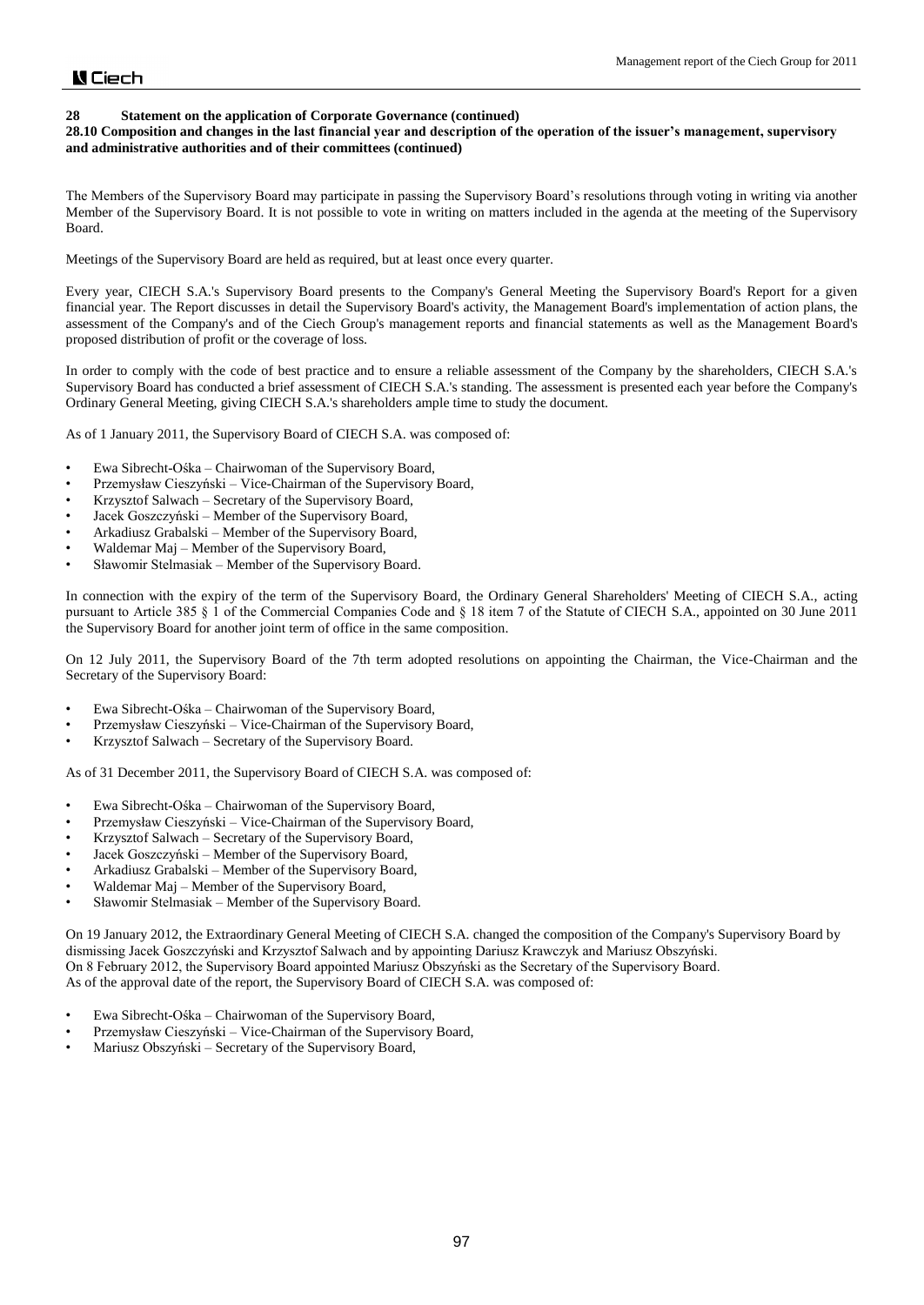- **28.10 Composition and changes in the last financial year and description of the operation of the issuer's management, supervisory and administrative authorities and of their committees (continued)**
- Arkadiusz Grabalski Member of the Supervisory Board,
- Dariusz Krawczyk Member of the Supervisory Board,
- Waldemar Maj Member of the Supervisory Board,
- Sławomir Stelmasiak Member of the Supervisory Board.

The Members of the Supervisory Board receive remuneration pursuant to the principles and in the amount defined by a General Meeting Resolution.

The total amount of remuneration paid by the Company to all Members of the Supervisory Board who held their functions in 2011 is PLN 667 thousand.

The detailed information on the amounts of remuneration paid to the Members of the Supervisory Board is been presented in item 39.4 of the Notes to the Consolidated Financial Statements of the Ciech Group for 2011.

|--|

| <b>Name</b>           | Ewa Sibrecht-Ośka                                                                                                                                                                                                                                                      |
|-----------------------|------------------------------------------------------------------------------------------------------------------------------------------------------------------------------------------------------------------------------------------------------------------------|
| <b>Position</b>       | Chairwoman of CIECH S.A.'s Supervisory Board from 22 October 2009, Member of the Supervisory Board from 14 September                                                                                                                                                   |
|                       | 2009.                                                                                                                                                                                                                                                                  |
|                       | Not involved in any business competitive to CIECH S.A.                                                                                                                                                                                                                 |
| <b>Oualifications</b> | Graduate of the Law Faculty of the University of Łódź.                                                                                                                                                                                                                 |
|                       | From 1994, legal counsel, legal counsel's internship in Warsaw.                                                                                                                                                                                                        |
| <b>Experience</b>     | 1991-2001: legal department of the Ministry of Finance                                                                                                                                                                                                                 |
|                       | 1995-1996: law firm Baker McKenzie                                                                                                                                                                                                                                     |
|                       | 1998-2001: law firm Cavere                                                                                                                                                                                                                                             |
|                       | 2000-2011: Office of the Committee for European Integration                                                                                                                                                                                                            |
|                       | 2001-2006: Nafta Polska S.A.                                                                                                                                                                                                                                           |
|                       | 2006-2007: legal counsel in Korporacja Polskie Stocznie S.A.                                                                                                                                                                                                           |
|                       | 2007: legal counsel in the City Hall of the capital city of Warsaw, Owner's Supervision Office, and Progres Services Sp. z o.o.                                                                                                                                        |
|                       | 2007: Minister's Consultant in the Department for Owner's Supervision and Privatisation in the Ministry of State Treasury; from May                                                                                                                                    |
|                       | 2009, Director of the Analysis Department in the Ministry of State Treasury.                                                                                                                                                                                           |
|                       | Ewa Sibrecht-Ośka worked on a draft law on tax consulting services and a draft law on compensation proceedings in entities with                                                                                                                                        |
|                       | particular importance for Poland's shipyard industry, and worked to prepare Grupa LOTOS S.A. for IPO. She was also involved in<br>privatising the great chemical synthesis sector (Z. Ch. Organika-Sarzyna S.A. and ZACHEM S.A.): preparing the sale of the companies' |
|                       | shares to investors, accepting analyses prior to privatisation, agreements with the privatised companies and negotiating agreements with                                                                                                                               |
|                       | investors, including issues related to state aid.                                                                                                                                                                                                                      |
|                       |                                                                                                                                                                                                                                                                        |
| <b>Name</b>           | Przemysław Cieszyński                                                                                                                                                                                                                                                  |
| <b>Position</b>       | Vice-Chairman of CIECH S.A.'s Supervisory Board from 12 July 2011, Member of the Supervisory Board from 21 June 2010.                                                                                                                                                  |
|                       | Not involved in any business competitive to CIECH S.A.                                                                                                                                                                                                                 |
| <b>Oualifications</b> | Graduate of the IT and Management Faculty at Wrocław University of Technology, Master of Engineering, specialising in IT systems.                                                                                                                                      |
|                       | Fullbright scholarship holder, studied Management at Vanderbilt University Nashville (USA), MBA.                                                                                                                                                                       |
| <b>Experience</b>     | 1990-1993: consultant with the Office of the Council of Ministers                                                                                                                                                                                                      |
|                       | 1994-1998: project leader and IT systems manager with Tricon Restaurants International Warsaw (formerly: PepsiCo)                                                                                                                                                      |
|                       | 1998-2003: Senior Manager with Accenture Warsaw, financial services and strategies                                                                                                                                                                                     |
|                       | 2003-2004: Executive Director with CII Group Warsaw (currently: Kolaja and Partners)                                                                                                                                                                                   |
|                       | 2004-2005: Management Board Member, Finance Director in the banking services division of Polcard S.A.                                                                                                                                                                  |
|                       | March - November 2005: Director of the Restructuring Office in Telewizja Polska S.A.                                                                                                                                                                                   |

From December 2005: partner with Raitaro Consulting, provider of comprehensive management consulting services.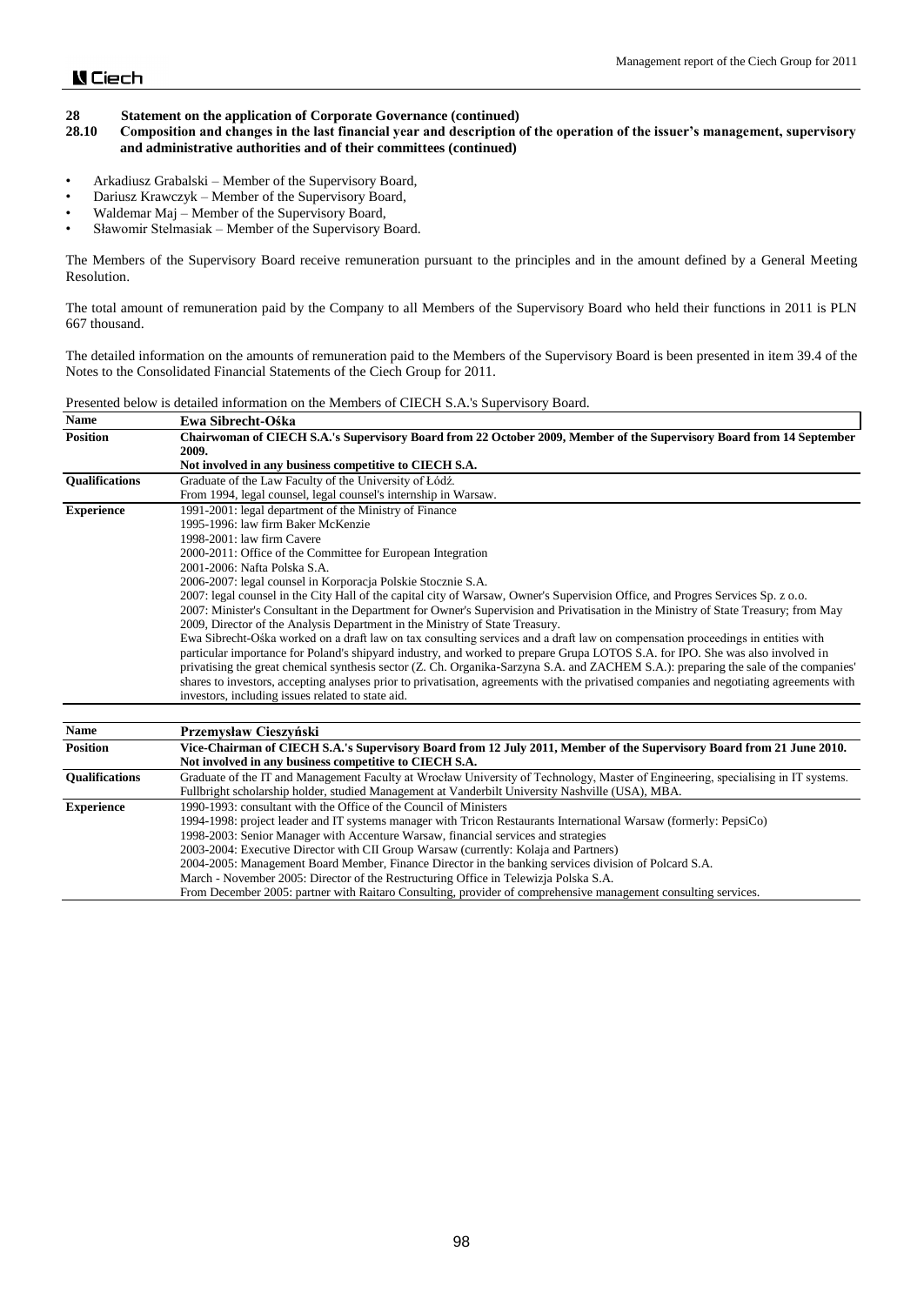## **28.10 Composition and changes in the last financial year and description of the operation of the issuer's management, supervisory and administrative authorities and of their committees**

**(continued)**

| <b>Name</b>           | <b>Krzysztof Salwach</b>                                                                                                                                                                                                                                                                                                                                                                                                                                                                                                                                                                                                                                                                                                                                                                                                                                                                                                                                                                                                                     |
|-----------------------|----------------------------------------------------------------------------------------------------------------------------------------------------------------------------------------------------------------------------------------------------------------------------------------------------------------------------------------------------------------------------------------------------------------------------------------------------------------------------------------------------------------------------------------------------------------------------------------------------------------------------------------------------------------------------------------------------------------------------------------------------------------------------------------------------------------------------------------------------------------------------------------------------------------------------------------------------------------------------------------------------------------------------------------------|
| <b>Position</b>       | Secretary of CIECH S.A.'s Supervisory Board from 7 July 2008, Member of the Supervisory Board from 2 April 2008.                                                                                                                                                                                                                                                                                                                                                                                                                                                                                                                                                                                                                                                                                                                                                                                                                                                                                                                             |
|                       | Dismissed from CIECH S.A.'s Supervisory Board on 19 January 2012.                                                                                                                                                                                                                                                                                                                                                                                                                                                                                                                                                                                                                                                                                                                                                                                                                                                                                                                                                                            |
|                       | Not involved in any business competitive to CIECH S.A.                                                                                                                                                                                                                                                                                                                                                                                                                                                                                                                                                                                                                                                                                                                                                                                                                                                                                                                                                                                       |
| <b>Oualifications</b> | Graduate of the Faculty of Economy and Sociology of the University of Łódź; holds degrees in IT and Econometrics as well as Finance<br>and Banking.                                                                                                                                                                                                                                                                                                                                                                                                                                                                                                                                                                                                                                                                                                                                                                                                                                                                                          |
|                       | He completed training courses in the Code of Administrative Procedure, public procurement law and public procurement process, and<br>selection of the best bid in accordance with public procurement law. He also passed the exam for applicants for the post of supervisory<br>board members in companies owned by the State Treasury.                                                                                                                                                                                                                                                                                                                                                                                                                                                                                                                                                                                                                                                                                                      |
| <b>Experience</b>     | From 2005, co-owner and President of the Management Board of SNS Trading Sp. z o.o. in Łódź, a company exporting agricultural<br>and food products.                                                                                                                                                                                                                                                                                                                                                                                                                                                                                                                                                                                                                                                                                                                                                                                                                                                                                          |
|                       | From October 2007, adviser to the President of the Management Board and General Director in Zakład Przemysłu Miesnego Biernacki.<br>He also worked as an Accounting Consultant in Biuro Rachunkowe Andrzej Cygan in Stryków, and held the post of the Vice-<br>Chairman of the Agricultural Market Agency in Warsaw (2004-2005). Vice-President and President of the Management Board of<br>Towarowy Dom Maklerski ARRTRANS S.A. (2000-2004). Manager of the brokerage department in Dom Maklerski TRANSARR Sp.<br>z o.o. (1998-2000), analyst and manager of the analysis department in ARRTRANS Sp. z o.o. in Łódź (1996-1998).                                                                                                                                                                                                                                                                                                                                                                                                            |
|                       |                                                                                                                                                                                                                                                                                                                                                                                                                                                                                                                                                                                                                                                                                                                                                                                                                                                                                                                                                                                                                                              |
| <b>Name</b>           | Jacek Goszczyński                                                                                                                                                                                                                                                                                                                                                                                                                                                                                                                                                                                                                                                                                                                                                                                                                                                                                                                                                                                                                            |
| <b>Position</b>       | Member of CIECH S.A.'s Supervisory Board from 26 June 2008, Vice-Chairman from 7 July 2008 to 30 June 2011. Dismissed<br>from CIECH S.A.'s Supervisory Board on 19 January 2012.<br>Not involved in any business competitive to CIECH S.A.                                                                                                                                                                                                                                                                                                                                                                                                                                                                                                                                                                                                                                                                                                                                                                                                   |
| <b>Qualifications</b> | Graduate of the Warsaw University of Technology, Faculty of Mechanics, Power Engineering and Aviation, specialising in applied<br>mechanics (1986). Doctoral degree in mechanics (1994).<br>In 2002, he completed a course for applicants for the post of supervisory board members in companies owned by the State Treasury.                                                                                                                                                                                                                                                                                                                                                                                                                                                                                                                                                                                                                                                                                                                |
| <b>Experience</b>     | From 2007, Director of the Department for Shareholder Supervision and Privatisation in the Ministry of State Treasury. Between 2005<br>and 2007, Director of the Restructuring and Development Office in Korporacja Polskie Stocznie S.A. Between 2004 and 2005, strategy<br>adviser to the Management Board of TBM Telekom Sp. z o.o. Between 2002 and 2004, he worked in Nafta Polska SA, recently as the<br>Director of the Management Office.<br>Between 1989 and 2002, he worked in the Institute of Aviation; from 1994, associate professor in the special aeroplanes team.                                                                                                                                                                                                                                                                                                                                                                                                                                                           |
| <b>Name</b>           | Arkadiusz Grabalski                                                                                                                                                                                                                                                                                                                                                                                                                                                                                                                                                                                                                                                                                                                                                                                                                                                                                                                                                                                                                          |
| <b>Position</b>       | Member of CIECH S.A.'s Supervisory Board from 21 June 2010.<br>Not involved in any business competitive to CIECH S.A.                                                                                                                                                                                                                                                                                                                                                                                                                                                                                                                                                                                                                                                                                                                                                                                                                                                                                                                        |
| Qualifications        | Graduate of the University of Warsaw, Faculty of Law and Administration. As of 1998, registered on the list of legal counsels with the<br>Warsaw Bar Association.                                                                                                                                                                                                                                                                                                                                                                                                                                                                                                                                                                                                                                                                                                                                                                                                                                                                            |
| <b>Experience</b>     | 1995-1996: legal department of the Ministry of Ownership Transformation. Between 1996 and 1998, Creditanstalt SC G Fund<br>Management S.A., a company managing NFI Hetman S.A. Between 1998 and 2005, White & Case, W. Daniłowicz, W. Jurcewicz<br>Kancelaria Prawnicza Sp.k. As of 2005, partner with Stolarek & Grabalski Kancelaria Prawnicza Sp.k.<br>Arkadiusz Grabalski specialises in the capital markets law, M&A and private equity transactions. He has spent most of his career<br>dealing with restructuring processes, bankruptcy law, state aid and court disputes. He was involved in the process of preparing<br>companies for privatisation and selling shares of the privatised companies to investors. He was actively involved in the mergers of a<br>number of banks and companies, including public companies. He provided advice to companies during their IPOs and later issues,<br>including the issues of convertible bonds. He participated in establishing one of the first securitisation funds. He represented |
|                       | entrepreneurs in restructuring processes, obtaining funding for investments and in major court disputes.                                                                                                                                                                                                                                                                                                                                                                                                                                                                                                                                                                                                                                                                                                                                                                                                                                                                                                                                     |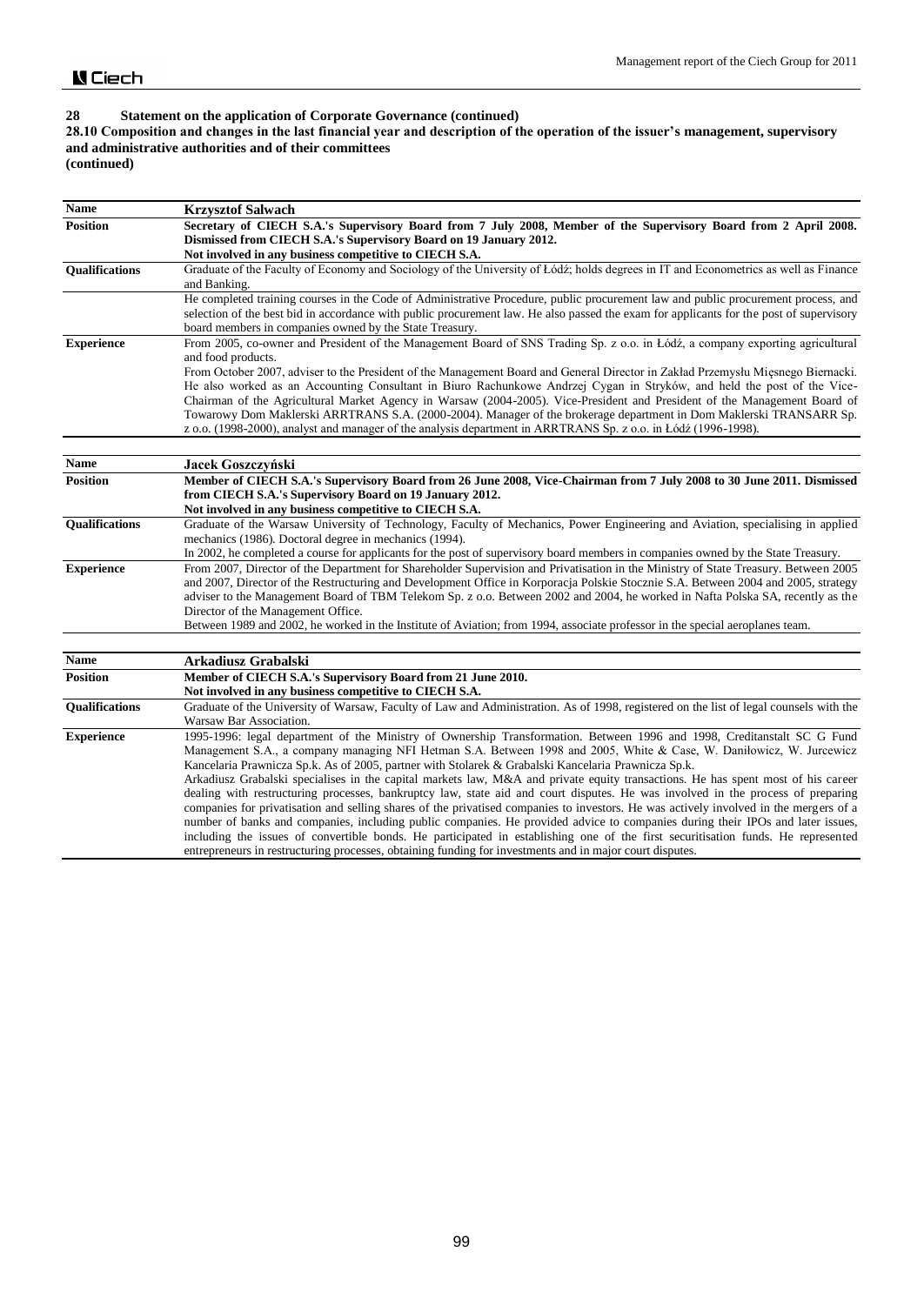#### **28.10 Composition and changes in the last financial year and description of the operation of the issuer's management, supervisory and administrative authorities and of their committees (continued)**

| <b>Name</b>           | <b>Dariusz Krawczyk</b>                                                                                                                                                                                                                                                                                                                                                                                                                                                                                                                                                                                                                                                                                                                                                                                                                                                                                                                                                                                                                                                                                                                             |
|-----------------------|-----------------------------------------------------------------------------------------------------------------------------------------------------------------------------------------------------------------------------------------------------------------------------------------------------------------------------------------------------------------------------------------------------------------------------------------------------------------------------------------------------------------------------------------------------------------------------------------------------------------------------------------------------------------------------------------------------------------------------------------------------------------------------------------------------------------------------------------------------------------------------------------------------------------------------------------------------------------------------------------------------------------------------------------------------------------------------------------------------------------------------------------------------|
| <b>Position</b>       | Member of CIECH S.A.'s Supervisory Board from 19 January 2012.                                                                                                                                                                                                                                                                                                                                                                                                                                                                                                                                                                                                                                                                                                                                                                                                                                                                                                                                                                                                                                                                                      |
|                       | Not involved in any business competitive to CIECH S.A.                                                                                                                                                                                                                                                                                                                                                                                                                                                                                                                                                                                                                                                                                                                                                                                                                                                                                                                                                                                                                                                                                              |
| <b>Oualifications</b> | Graduate of the Warsaw University of Technology (1993), completed a tax course (1996), a management course (1997) and a post-<br>graduate course in goodwill management (2002) at the Warsaw School of Economics. As of 1993, he holds the license of a securities<br>broker.                                                                                                                                                                                                                                                                                                                                                                                                                                                                                                                                                                                                                                                                                                                                                                                                                                                                       |
| <b>Experience</b>     | Between 1993 and 1998, Brokerage House of Bank Handlowy, Capital Operation Centre, Director of the Trading and Sales<br>Department. Between 1998 and 1999, President of the Management Board in Expandia Polska S.A. Between 1999 and 2000, Director<br>of the Investment Banking Department in PKO BP. In 2001, Management Board Member of Nafta Polska S.A. Between 2000 and<br>2002, Director of the Department for Shareholder Supervision in PKN ORLEN S.A. Between 2002 and 2003, Director of the Capital<br>Investments Department in PSE S.A. Between 2004 and 2005, President of the Management Board of PSE Centrum S.A. Between<br>2005 and 2011, President of the Management Board of Synthos S.A.<br>Member of supervisory boards in a number of companies, including Rafineria Trzebinia S.A., Rafineria Glimar S.A., II Narodowy<br>Fundusz Inwestycyjny S.A., Huta Buczek S.A., Warszawska Giełda Towarowa S.A., Warta Vita S.A., Petrolot Sp. z o.o., Petrogaz<br>Płock, Kaučuk a.s., Active Zone Group S.A. and Firekom S.A. At present, he is a chairman in the supervisory boards of Firekom S.A.<br>and Active Zone Group S.A. |

| Name                  | Waldemar Maj                                                                                                                                                                                                                                                                                                                                                                                                                                                                                                                                                                                                                                                                                                                                                                                                                                                                                                                                                                                                                                                                                                                                                                                                                                                                                                                                                                                                                                                                                                                                                                                         |
|-----------------------|------------------------------------------------------------------------------------------------------------------------------------------------------------------------------------------------------------------------------------------------------------------------------------------------------------------------------------------------------------------------------------------------------------------------------------------------------------------------------------------------------------------------------------------------------------------------------------------------------------------------------------------------------------------------------------------------------------------------------------------------------------------------------------------------------------------------------------------------------------------------------------------------------------------------------------------------------------------------------------------------------------------------------------------------------------------------------------------------------------------------------------------------------------------------------------------------------------------------------------------------------------------------------------------------------------------------------------------------------------------------------------------------------------------------------------------------------------------------------------------------------------------------------------------------------------------------------------------------------|
| <b>Position</b>       | Member of CIECH S.A.'s Supervisory Board from 21 June 2010.<br>Not involved in any business competitive to CIECH S.A.                                                                                                                                                                                                                                                                                                                                                                                                                                                                                                                                                                                                                                                                                                                                                                                                                                                                                                                                                                                                                                                                                                                                                                                                                                                                                                                                                                                                                                                                                |
| <b>Oualifications</b> | Graduate of the Faculty of Technical Physics and Applied Mathematics of the Warsaw University of Technology (1980).<br>Doctoral degree in the Institute of Physics of the Polish Academy of Sciences and MBA degree at Harvard Business School in the<br>USA (1996).                                                                                                                                                                                                                                                                                                                                                                                                                                                                                                                                                                                                                                                                                                                                                                                                                                                                                                                                                                                                                                                                                                                                                                                                                                                                                                                                 |
| Experience            | Founder and partner of Metropolitan Capital Solutions Sp. z o.o. SKA, a company providing strategic and corporate finance<br>consulting services (from April 2009). Member of the Supervisory Board of PZU S.A. (from December 2009), chairman of the<br>IPO Committee (until May 2010). From September 2007 to June 2008, Vice-President of the Management Board for finance in<br>PKN Orlen S.A., responsible for the finance department and investor relations; Management Board Member in AB Mazeikiu Nafta<br>and chairman of the Audit Committee of the Supervisory Board of Unipetrol a.s. From April 2005 to August 2007, Vice-President<br>of the Management Board of Bank BGZ S.A. (recommendation from Rabobank), responsible for corporate banking and treasury.<br>From July 2002 to March 2005, Member and Vice-President of the Management Board of DZ Bank Polska S.A. Between 2000<br>and 2002, senior associate with McKinsey & Company in Warsaw, a US strategic consulting company. Between 1996 and 2000,<br>senior investment officer with International Finance Corporation (World Bank) in Washington.<br>Between 1991 and 1994, adviser to the finance minister and chairman of the Finance System Development Foundation; chairman<br>of the Supervisory Board of Bank Gdański S.A. (1993-1994). Between 1981 and 1991, assistant and associate professor at the<br>Institute of Physics of the Polish Academy of Sciences; postdoctoral fellow in Kamerlingh Onnes Lab in Leiden, the Netherlands.<br>Awarded with the Officer's Cross of the Order of Polonia Restituta. |

| <b>Name</b>           | Mariusz Obszyński                                                                                                                   |
|-----------------------|-------------------------------------------------------------------------------------------------------------------------------------|
| <b>Position</b>       | Member of CIECH S.A.'s Supervisory Board from 19 January 2012.                                                                      |
|                       | Not involved in any business competitive to CIECH S.A.                                                                              |
| <b>Oualifications</b> | Graduate of Maria Curie-Skłodowska University in Lublin, Faculty of Economy.                                                        |
| <b>Experience</b>     | Adviser to the management board in PGNiG S.A., director of the mergers and acquisitions department in Agencia Rozwoju               |
|                       | Przemysłu S.A. and director of the department for shareholder supervision in Nafta Polska S.A. During his work in Nafta Polska      |
|                       | S.A., he was a member of the supervisory boards of the following entities: Rafineria Czechowice S.A., with its registered office in |
|                       | Czechowice-Dziedzice, Zakłady Chemiczne Police S.A., with its registered office in Police, Zakłady Azotowe w Tarnowie-              |
|                       | Mościcach S.A., with its registered office in, Tarnów, and Grupa LOTOS S.A., with its registered office in Gdańsk. At present, he   |
|                       | is the Chairman of the Supervisory Board of Przedsiębiorstwo Eksploatacji Rurociągów Naftowych Przyjaźń S.A. He works in            |
|                       | PGE Energia Jadrowa S.A. and PGE EJ1 Sp. z o.o. as the Director of the Equity Department.                                           |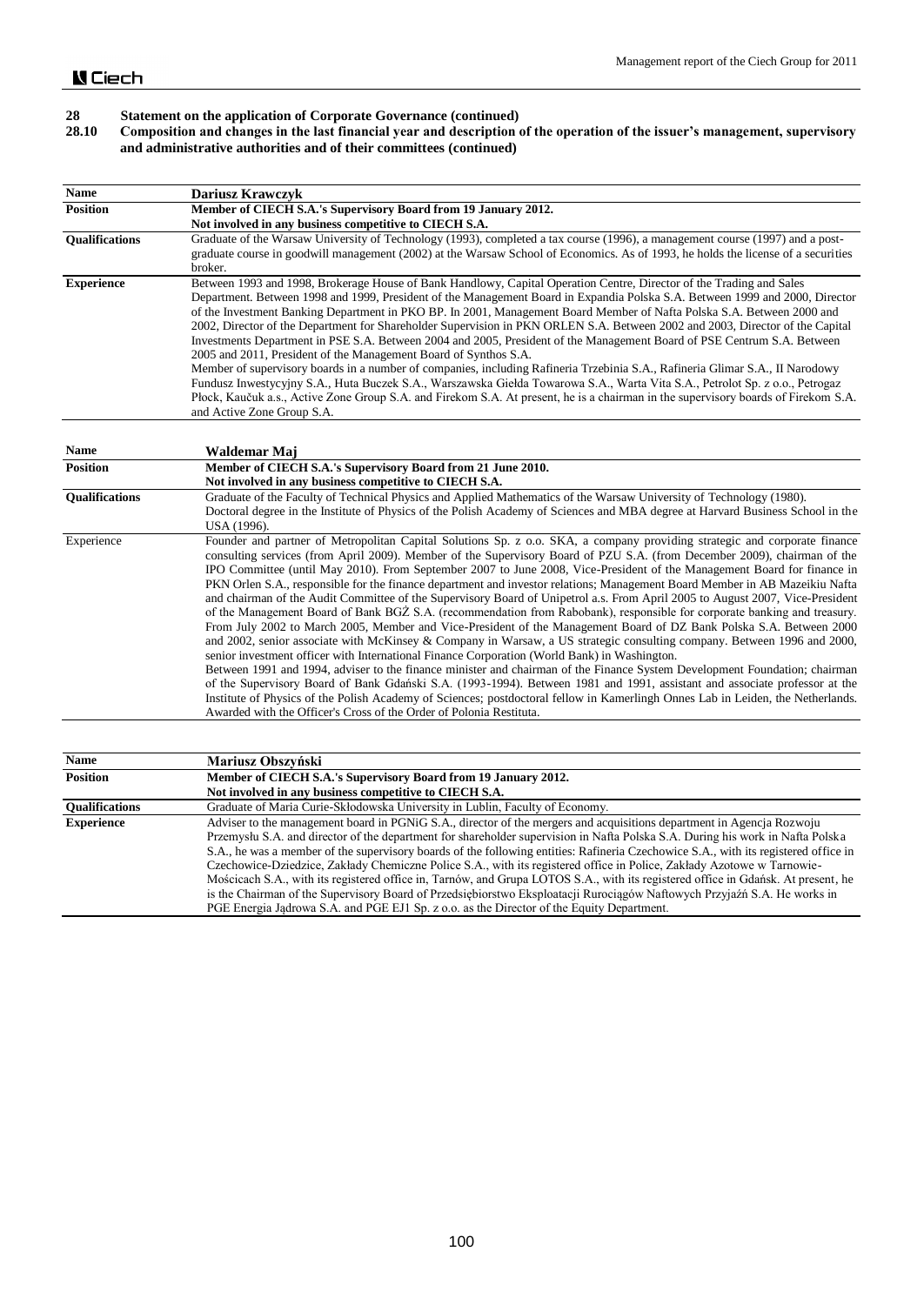# **28.10 Composition and changes in the last financial year and description of the operation of the issuer's management, supervisory and administrative authorities and of their committees**

**(continued)**

| <b>Name</b>           | <b>Slawomir Stelmasiak</b>                                                                                                                                                                                                                                                                                                                                                                                                                                                                                                                          |
|-----------------------|-----------------------------------------------------------------------------------------------------------------------------------------------------------------------------------------------------------------------------------------------------------------------------------------------------------------------------------------------------------------------------------------------------------------------------------------------------------------------------------------------------------------------------------------------------|
| <b>Position</b>       | Member of CIECH S.A.'s Supervisory Board from 14 September 2009.                                                                                                                                                                                                                                                                                                                                                                                                                                                                                    |
|                       | Not involved in any business competitive to CIECH S.A.                                                                                                                                                                                                                                                                                                                                                                                                                                                                                              |
| <b>Oualifications</b> | Graduate of the Faculty of Chemistry at Adam Mickiewicz University. Postgraduate programme in mediation and negotiations<br>(Poznań School of Social Sciences), internal audit (Poznań School of Trade and Accounting) and doctoral programme at the<br>Management Faculty of Poznań University of Economics. In 1997, he passed an exam for applicants for the post of supervisory<br>board members in companies owned by the State Treasury.                                                                                                      |
| <b>Experience</b>     | From 2003, member of the Supervisory Board of MPK Poznań Sp. z o.o. He participated in a number of training courses,<br>apprenticeships and conferences on environmental protection, investment financing in environmental protection, the energy market<br>and renewable energy sources. From 1988, he was a sole entrepreneur as well as a partner and shareholder in commercial law<br>companies. Took part in investment projects as a member of managerial and supervisory bodies in commerce, real estate, mining<br>and chemical industries. |
|                       | From 2008, GK Enea, renewable energy sources adviser to the Management Board, currently President of the Management Board of<br>BHU S.A. (Enea Group). From 1998, member of the governing bodies of Wielkopolska Commerce and Services Association.                                                                                                                                                                                                                                                                                                 |
|                       | Member of the Finance Council, adviser to the rector of Poznań Trade and Commerce College.                                                                                                                                                                                                                                                                                                                                                                                                                                                          |

### **Committees of CIECH S.A.'s Supervisory Board**

The following Committees operate as part of the Supervisory Board of CIECH S.A.: Audit Committee of the Supervisory Board of CIECH S.A. and Remuneration Committee of the Supervisory Board of CIECH S.A.

### **Audit Committee**

The Audit Committee of the Supervisory Board of CIECH S.A. was appointed by way of Resolution no. 57/IV/2005 of 16 February 2005.

### **Pursuant to the Audit Committee's Regulations, its tasks include:**

- monitoring financial reporting,
- monitoring the efficiency of the internal control system,
- monitoring the efficiency of the internal auditing system,
- monitoring the efficiency of the risk management system,
- monitoring financial revision,
- monitoring the autonomy of the statutory auditor and the entity authorised to audit the Company's financial statements.

The Audit Committee of the Supervisory Board of CIECH S.A. submits annual reports on its activity, which constitute a part of the Report of the Supervisory Board of CIECH S.A., presented to the Shareholders during the Ordinary General Meeting of CIECH S.A.

As of 1 January 2011 and 31 December 2011, the Audit Committee was composed of:

- 1. Waldemar Maj Chairman from 4 August 2010, Committee Member from 2 July 2010,
- 2. Przemysław Cieszyński Committee Member from 2 July 2010,
- 3. Krzysztof Salwach Committee Member from 2 July 2010,
- 4. Sławomir Stelmasiak Committee Member from 2 July 2010.

In connection with the dismissal of Krzysztof Salwach from the Company's Supervisory Board, the Supervisory Board supplemented the composition of the Audit Committee.

As a result, as of the approval date of the report, the Committee was composed of:

- 1. Waldemar Maj Chairman of the Committee,
- 2. Przemysław Cieszyński Committee Member,
- 3. Mariusz Obszyński Committee Member from 8 February 2012,
- 4. Sławomir Stelmasiak Committee Member.

#### **Remuneration Committee of CIECH S.A.'s Supervisory Board**

The Remuneration Committee was appointed by way of Resolution no. 66/IV/2005 of CIECH S.A.'s Supervisory Board.